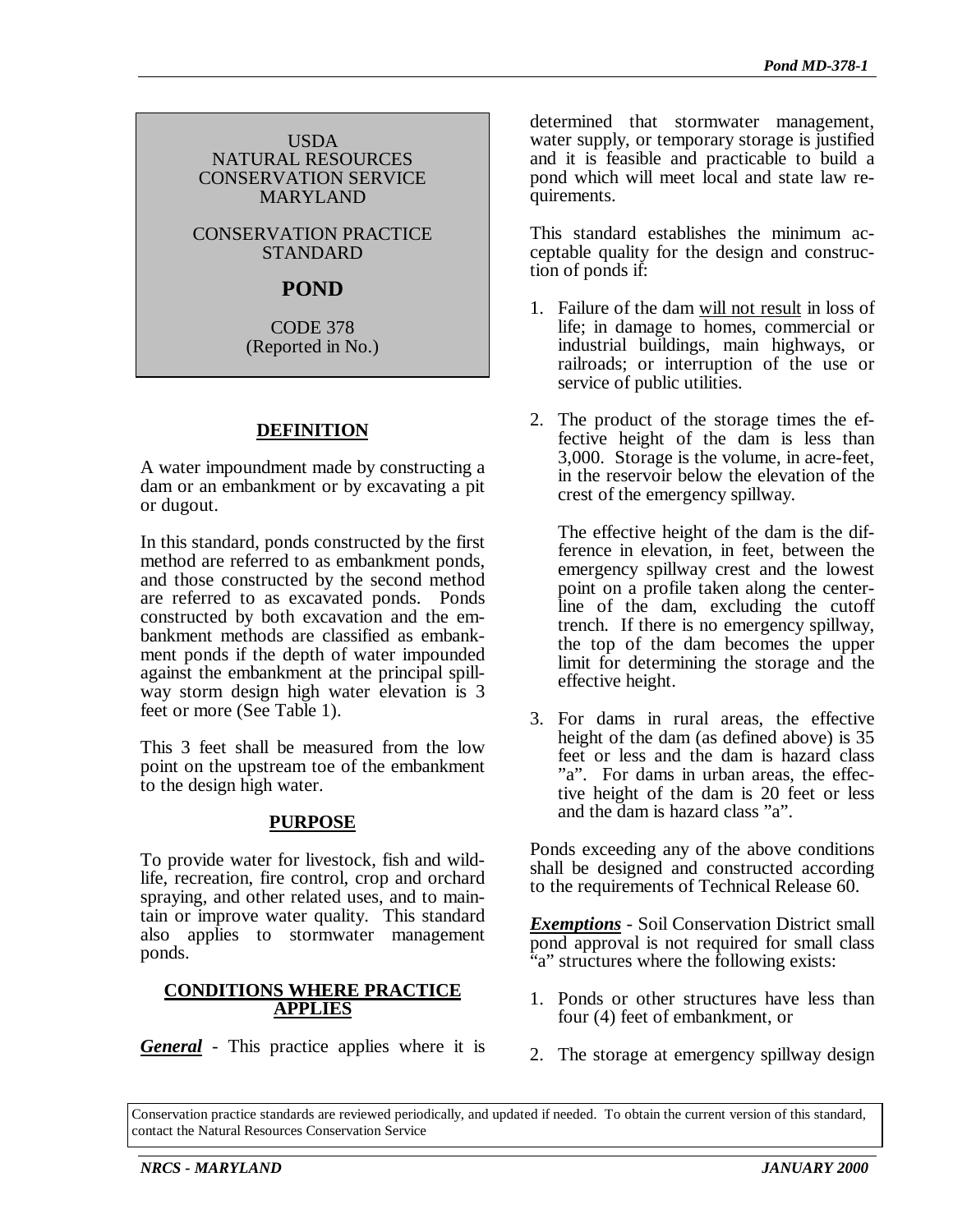high water elevation according to Table 1 does not exceed 40,000 cubic feet, and the height of the embankment is 6 feet or less.

The height of the embankment shall be measured from the top of the dam to the lowest point of excavation, excluding the cutoff trench, along the centerline of the dam.

In addition, an embankment pond that meets the criteria below shall be considered an excavated pond and is also exempt from small pond approval.

- 1. The calculation of 10H+20=L, where H=height from the pond bottom to the top of the dam, is provided, and
- 2. The projection of L horizontally downstream from the pond bottom is below the existing or proposed ground, and
- 3. The existing or proposed downstream ground slope within the projection of L is less than 10% at any point.

The review and design of such class "a" structures shall be based on sound engineering judgment assuring a stable outfall for the ten (10) year, 24-hour storm event.

*Site Conditions* - Site Conditions shall be such that runoff from the design storm can be safely passed through (1) a natural or constructed emergency spillway, (2) a combination of a principal spillway and an emergency spillway, or  $(3)$  a principal spillway.

*Drainage Area* - The drainage area above the pond must be protected against erosion to the extent that expected sedimentation will not shorten the planned effective life of the structure.

For ponds whose primary purpose is to trap sediment for water quality, adequate storage should be provided to trap the projected sediment delivery from the drainage area for the life of the pond.

If the intent is to maintain a permanent pool, the drainage area should be at least 4 acres for each acre-foot of permanent storage. These recommendations may be reduced if a dependable source of ground water or diverted surface water contributes to the pond. The water quality shall be suitable for its intended use.

*Soils Investigation* - A soils investigation is required on all ponds. As a minimum it shall include information along the centerline of the proposed dam, in the emergency spillway location, and the planned borrow area. The type of equipment used and the extent of the investigation will vary from site to site. All investigations shall be logged using the Unified Soil Classification System.

*Road Embankments* - Where road embankments are being designed to impound a specific volume of water, either as a permanent pool or temporary stormwater storage, special design and evaluation criteria may be required as determined by Appendix B.

### **CONSIDERATIONS**

*Water Quantity* - The following items should be considered for water quantity:

- 1. Effects upon components of the water budget, especially effects on volumes and rates of runoff, infiltration, evaporation, transpiration, deep percolation, and ground water recharge.
- 2. Variability of effects caused by seasonal or climatic changes.
- 3. Effects on the downstream flows or aquifers that could affect other water uses or users.
- 4. Potential for multiple use.
- 5. Effects on the volume of downstream flow to prohibit undesirable environmental, social or economic effects.

*Water Quality* - The following items should be considered for water quality:

1. Effects on erosion and the movement of sediment, pathogens, and soluble and sediment attached substances that are carried by runoff.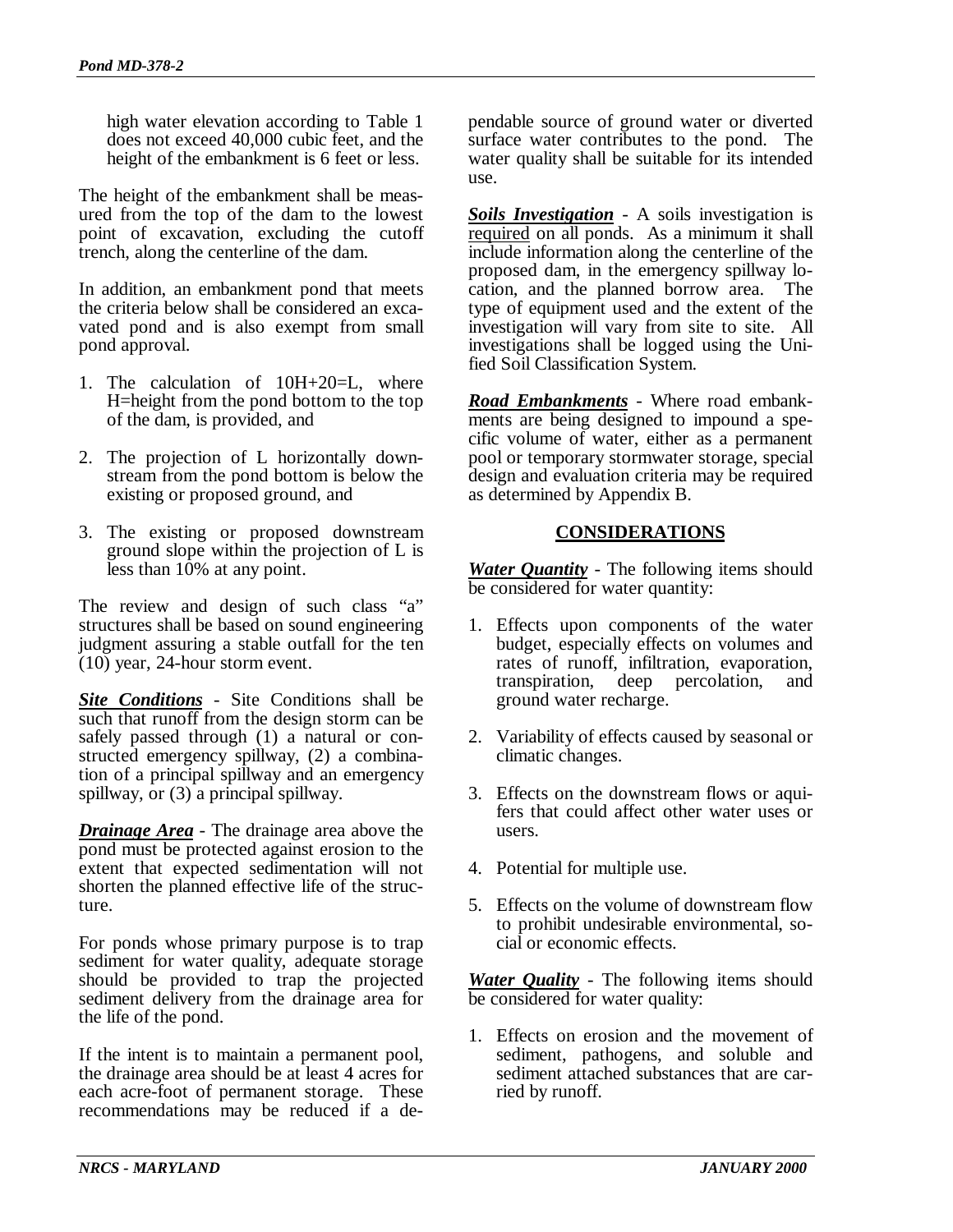- 2. Effects on the visual quality of on-site and downstream water resources.
- 3. Short-term and construction-related effects of this practice on the quality of downstream water courses.
- 4. Effects of water level control on the temperatures of downstream waters to prevent undesired effects on aquatic and wildlife communities.
- 5. Effects on wetlands and water-related wildlife habitats.
- 6. Effects of water levels on soil nutrient processes such as plant nitrogen use or denitrification.
- 7. Effects of soil water level control on the soil chemistry, soil water, or downstream water.
- 8. Potential for earth moving to uncover or redistribute sulfidic bearing soils.

### **CRITERIA**

### **Embankment Ponds**

*Structure Hazard Classification* - Documentation of the classification of dams is required. Documentation is to include but is not limited to location and description of dam, configuration of the valley, description of existing development (houses, utilities, highways, railroads, farm or commercial buildings, and other pertinent improvements), potential for future development, and recommended classification. It is also to include results obtained from breach routings, if breach routings are used as part of the classification process. The class ("a", "b", and "c") as contained in this document is related to the potential hazard to life and property that might result from a sudden major breach of the earth embankment. Structure classification and land use for runoff determination must take into consideration the anticipated changes in land use throughout the expected life of the structure. The classification of a dam is the responsibility of the designer, and subject to review and concurrence of the approving authority.

The classification of a dam is determined only by the potential hazard from failure, not by the criteria. Classification factors in the National Engineering Manual, as supplemented, are given below:

Class "a" - Structures located in rural, agricultural or urban areas dedicated to remain in flood tolerant usage where failure may damage non-inhabited buildings, agricultural land, floodplains or county roads.

Class "b" - Structures located in rural, agricultural, or urban areas where failure may damage isolated homes, main highways or minor railroads or cause interruption of use or service of relatively important public utilities.

Class "c" - Structures located where failure may cause loss of life or serious damage to homes, industrial and commercial buildings, important public utilities, main highways, or railroads.

"Rural areas" is defined as those areas in which residents live on farms, in unincorporated settlements, or in incorporated villages or small towns. It is where agriculture, including woodland activities, and extractive industries, including seafood harvesting, provides the primary employment base for residents and where such enterprises are dependent on local residents for labor.

Non-rural areas shall be classified as urban.

*Peak Breach Discharge Criteria* - Breach routings are used to help delineate the area potentially impacted by inundation should a dam fail and can be used to aid dam classification. The breach hydrograph is the outflow hydrograph attributed to the sudden release of water in reservoir storage. This is due to a dam breach during non-storm conditions.

Stream routings made of the breach hydrograph are to be based upon topographic data and hydraulic methodologies mutually consistent in their accuracy and commensurate with the risk being evaluated.

The minimum peak discharge of the breach hydrograph, regardless of the techniques used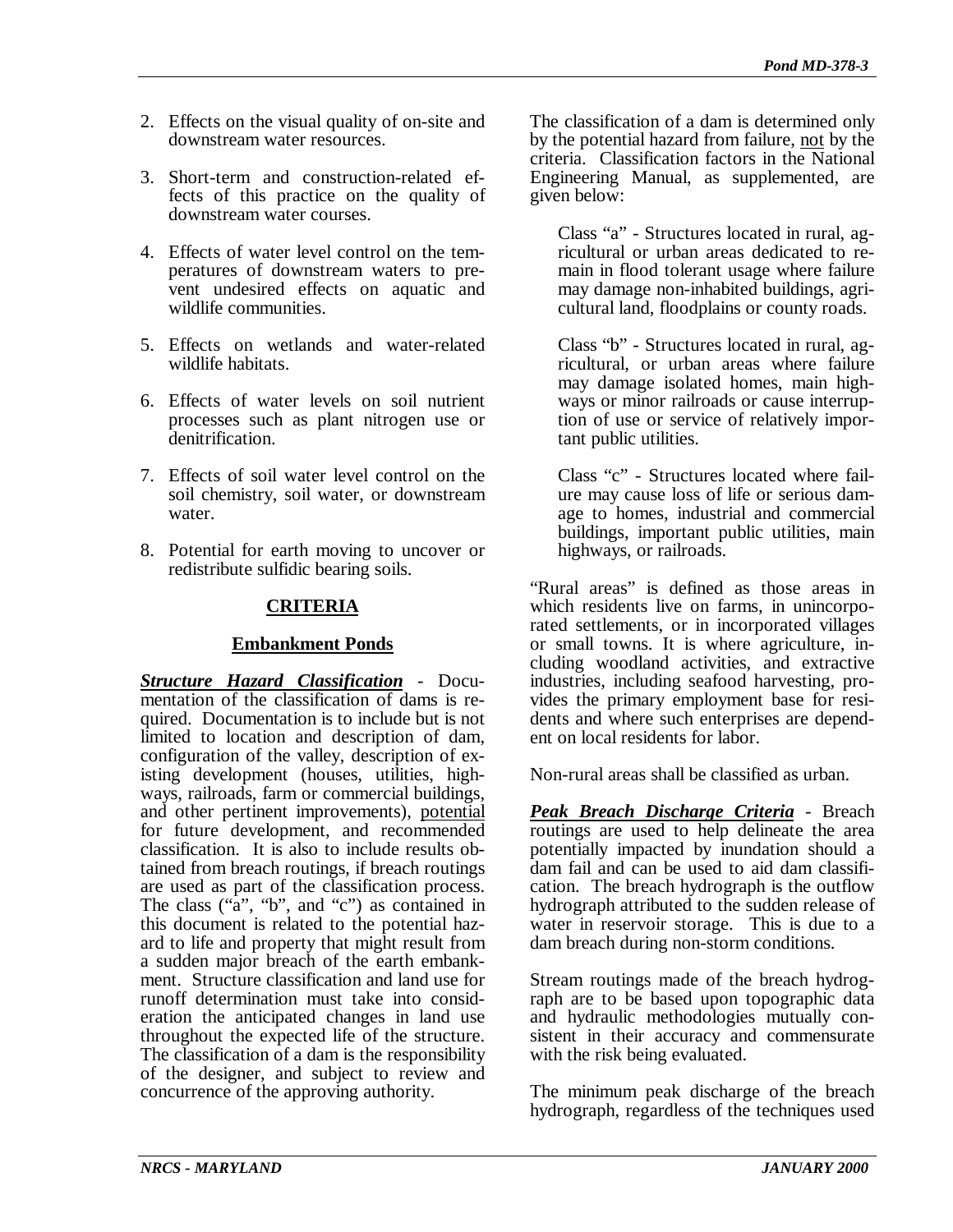to analyze the downstream inundation area, is as follows:

$$
Q_{\text{max}} = 3.2 \text{ H}_{\text{w}}^{2.5} \text{ where,}
$$

 $Q_{\text{max}}$  = the peak breach discharge, cfs.

 $H_w =$  depth of water at the dam at the time of failure, feet. This is measured to the crest of the emergency spillway or to design high water, if no emergency spillway exists. Use "nonstorm" conditions downstream of the dam.

Where breach analysis has indicated that only overtopping of downstream roads will occur, the following guidelines will be used:

| <b>Class</b> | <b>Depth of Flow</b><br>$(d)$ ft. |
|--------------|-----------------------------------|
| $a^3$        | d<1.5                             |
| "b" $\&$ "c" | d > 1.5                           |

Use and importance of the roadway shall be considered when making a classification.

*Hydrology* - Principal and emergency spillways will be designed within the limitations shown on TABLE 1. The storm duration used shall be 24 hours except where TR-60 is specified. The pond shall be designed to safely pass the base flow along with volume and peak rates of runoff from design storms, specified in Table 1. All storm water management ponds shall be designed using urban criteria. This can be done by using principal and emergency spillways. The following shall be used to determine runoff rates and volumes:

- 1. NRCS "Engineering Field Handbook, Part 650" or;
- 2. NRCS, NEH, Section 4, Hydrology" or;
- 3. NRCS, TR-55, "Urban Hydrology for Small Watersheds" or;
- 4. NRCS, TR-20, "Computer Program for Project Formulation" or,

5. Computer programs using NRCS hydrology methods with identifiable inputs and outputs as approved by the reviewing agency.

### **Earth Embankment**

*Top Width* - The minimum top width of the dam is shown in Table 2. When the embankment top is to be used as a public road, the minimum width is to be 16 feet for one-way and 26 feet for two-way traffic. If the embankment is to be used for infrequent vehicle crossings, the minimum top width shall be 10 feet. Guardrails or other safety measures are to be used where necessary and are to meet the requirements of the responsible road authority.

*Side Slopes* - The combined upstream and downstream side slopes of the settled embankment shall not be less than five horizontal to one vertical (5:1) with neither slope steeper than 2:1. If the dam is used as a road crossing with a top width greater than 26 feet, then the combined side slopes of the settled embankment shall not be less than 4 horizontal to one vertical (4:1) with neither slope steeper than 2:1. Slopes must be designed to be stable in all cases, even if flatter side slopes are required.

*Earth Cuts* - If cuts in an existing fill or in natural ground are required for the rehabilitation of an existing pond spillway or the construction of a new pond, the slope of the bonding surfaces between the existing material in place and the fill to be placed shall not be steeper than a ratio of two horizontal to one vertical (2:1).

*Foundation Cutoff* - A cutoff trench of relatively impervious material shall be provided under the entire length of the dam and shall be located at or upstream from the centerline of the dam. The cutoff trench shall have a bottom width adequate to accommodate the equipment used for excavation, backfill and compaction operations, with the minimum width being 4 feet, and shall have side slopes no steeper than one horizontal to one vertical. Minimum depth shall be 4 feet.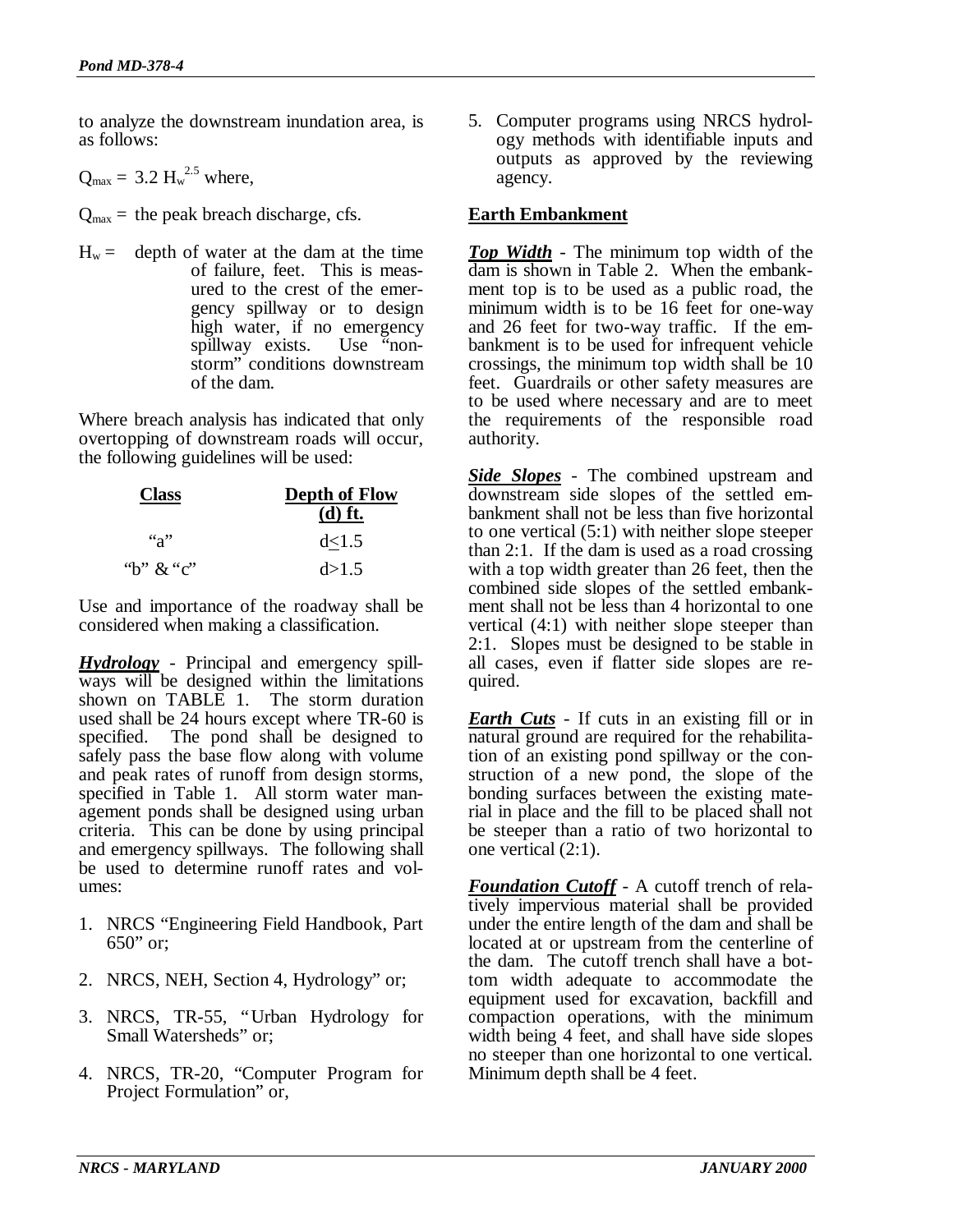*Impervious Core* - Any impervious core within the embankment shall be located at or upstream from the centerline of the dam, and shall extend up the abutments to the 10-year water surface elevation. The impervious core shall extend vertically from the cutoff trench up to the 10-year water surface elevation throughout the embankment.

*Seepage Control* - Seepage control is to be included: (1) if pervious layers are not intercepted by the cutoff; (2) if seepage from the abutments may create a wet embankment; (3) if the phreatic line intersects the downstream slope; or (4) if special conditions require drainage to insure a stable dam. The phreatic line shall be drawn on a 4:1 slope starting on the inside slope at the normal pool elevation. For stormwater management ponds, normal pool shall be considered as the 10-year water surface elevation.

Seepage may be controlled by (1) foundation abutment or embankment drains; (2) reservoir blanketing; or (3) a combination of these measures. Foundation drains may control seepage encountered in the cutoff trench during construction. These drains must be located downstream of the dam centerline and outside the limits of the proposed cutoff trench. All drains must be designed according to the section Principal Spillway, *Conduit Piping and Seepage Control*.

*Wave Erosion Protection* - Where needed to protect the face of the dam, special wave protection measures such as a bench, rock riprap, sand-gravel, soil cement or special vegetation shall be provided. (Reference NRCS Technical Releases 56 & 69)

*Freeboard* - The top elevation of the settled embankment shall be determined in accordance with minimum criteria established in Table 1

*Allowance for Settlement* - The design height of the dam shall be increased by the amount needed to insure that the design top of fill elevation will be maintained after all settlement has taken place. This increase shall not be less than 5 percent, except where detailed soil testing and lab analyses indicate a lesser amount is adequate.

# **Principal Spillway**

*Capacity* - A conduit, with needed appurtenances, shall be placed under or through the dam, except where a weir type structure is used. The minimum capacity of the principal spillway shall be that required in Table 1.

*Crest Elevation of Inlet* - The crest elevation of the principal spillway shall be no less than 1.0 foot below the crest of the emergency spillway. The crest elevation is the invert elevation of the lowest opening 6 inches or larger in any direction.

The inlet or riser size for the pipe drops shall be such that the flow through the structure goes from weir-flow control to pipe-flow control without going into orifice-flow control in the riser. The inlets and outlets shall be designed and analyzed to function satisfactorily for the full range of flow and hydraulic head anticipated.

The riser shall be analyzed for flotation assuming all orifices and pipes are plugged. The factor of safety against flotation shall be 1.2 or greater.

*Pipe Conduits* - Pipe conduits under or through the dam shall meet the following requirements:

- 1. All pipes shall be circular in cross section except for cast-in-place reinforced concrete box culverts.
- 2. Pipe shall be capable of withstanding the external loading without yielding, buckling, or cracking.
- 3. Pipe strength shall be not less than those shown on Tables 3, 4 and 5 for corrugated steel, aluminum, and plastic pipes and applicable ASTM's for other materials.
- 4. Where inlet or outlet flared sections are used, they shall be made from materials compatible with the pipe.
- 5. All pipe joints shall be made watertight by the use of flanges with gaskets, coupling bands with gaskets, bell and spigot ends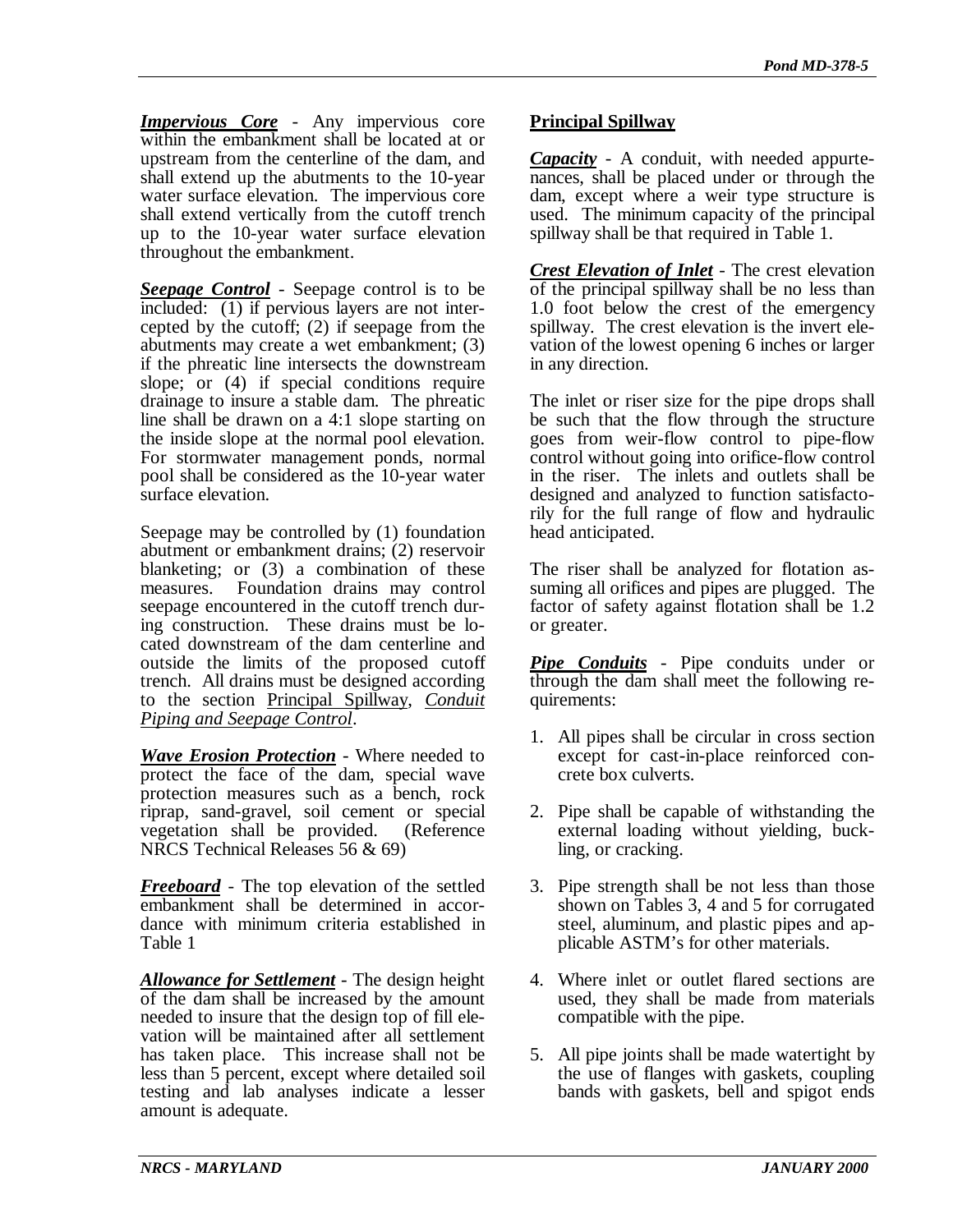with gaskets, or by welding. See Construction Specifications for details.

6. The joints between sections of pipe shall be designed to remain watertight after joint rotation and elongation caused by foundation consolidation.

The capacity of the pipe conduit shall be adequate to discharge long duration, continuous or frequent flows without flow through the emergency spillway. The diameter of the pipe shall be not less than 6 inches.

For dams 20 feet or less in effective height, the following pipe materials are acceptable: cast-iron, ductile iron, steel, corrugated steel or aluminum, concrete with rubber gaskets, plastic, and cast-in-place reinforced concrete box culverts. Plastic pipe that will be exposed to direct sunlight should be made of ultraviolet resistant materials and protected by coating or shielding. Connections of pipe to less flexible pipe or structures must be designed to avoid stress concentrations that could rupture the pipe.

For dams over 20 feet in effective height, conduits are to be reinforced concrete pipe, cast-in-place reinforced concrete box culverts, corrugated steel, ductile iron, welded steel or aluminum pipe. The maximum height of fill over any principal spillway steel, aluminum, or plastic pipe must not exceed 25 feet.

Concrete pipe shall have a concrete cradle extending up the sides of the pipe at least 50% of its outside diameter with minimum thickness of 6 inches. Where a concrete cradle is not needed for structural reasons, flowable fill may be used as described in the CONSTRUCTION SPECIFICATIONS section of this standard. Gravel bedding is not permitted. Cantilever outlet sections, if used, shall be designed to withstand the cantilever load. Pipe supports shall be provided when needed. Other suitable devices such as plunge basin, stilling basin, impact basin, or rock riprap spreader should be used to provide a safe outlet. Cathodic protection is to be provided for welded steel and corrugated steel pipe where the need and importance of the structure warrant. Cathodic protection should normally be provided for corrugated steel pipe where the saturated soil resistivity is less than 4,000 ohms-cm or the pH is lower than 5. The National Handbook of Conservation Practices, Irrigation Water Conveyance, Steel Pipeline Standard (430-FF), provides criteria for cathodic protection of welded steel pipes.

*Multiple Conduits* - Where multiple conduits are used, there shall be sufficient space between the conduits and the installed anti-seep collars to allow for backfill material to be placed between the conduits by the earth moving equipment and for easy access by hand operated compaction equipment. This distance between conduits shall be equal to or greater than half the pipe diameter but not less than 2 feet.

*Conduit Piping and Seepage Control* - Seepage along pipe conduit spillways extending through the embankment shall be controlled by use of (1) anti-seep collars, or (2) filter and drainage diaphragm. Seepage control will not be required on pipes 6 inches in diameter or less.

Anti-seep collars shall be installed around all conduits through earth fills according to the following criteria:

- 1. Sufficient collars shall be placed to increase the seepage length along the conduit by a minimum of 15 percent of the pipe length located within the saturation zone.
- 2. The assumed normal saturation zone shall be determined by projecting a line at a slope (4) horizontal to (1) vertical from the point where the normal water elevation meets the upstream slope to a point where this line intersects the invert of the pipe conduit or bottom of the cradle, whichever is lower. For Stormwater Management ponds, the phreatic line starting elevation shall be the 10-year water elevation.
- 3. Maximum collar spacing shall be 14 times the required projection above the pipe. The minimum collar spacing shall be 5 times the required minimum projection.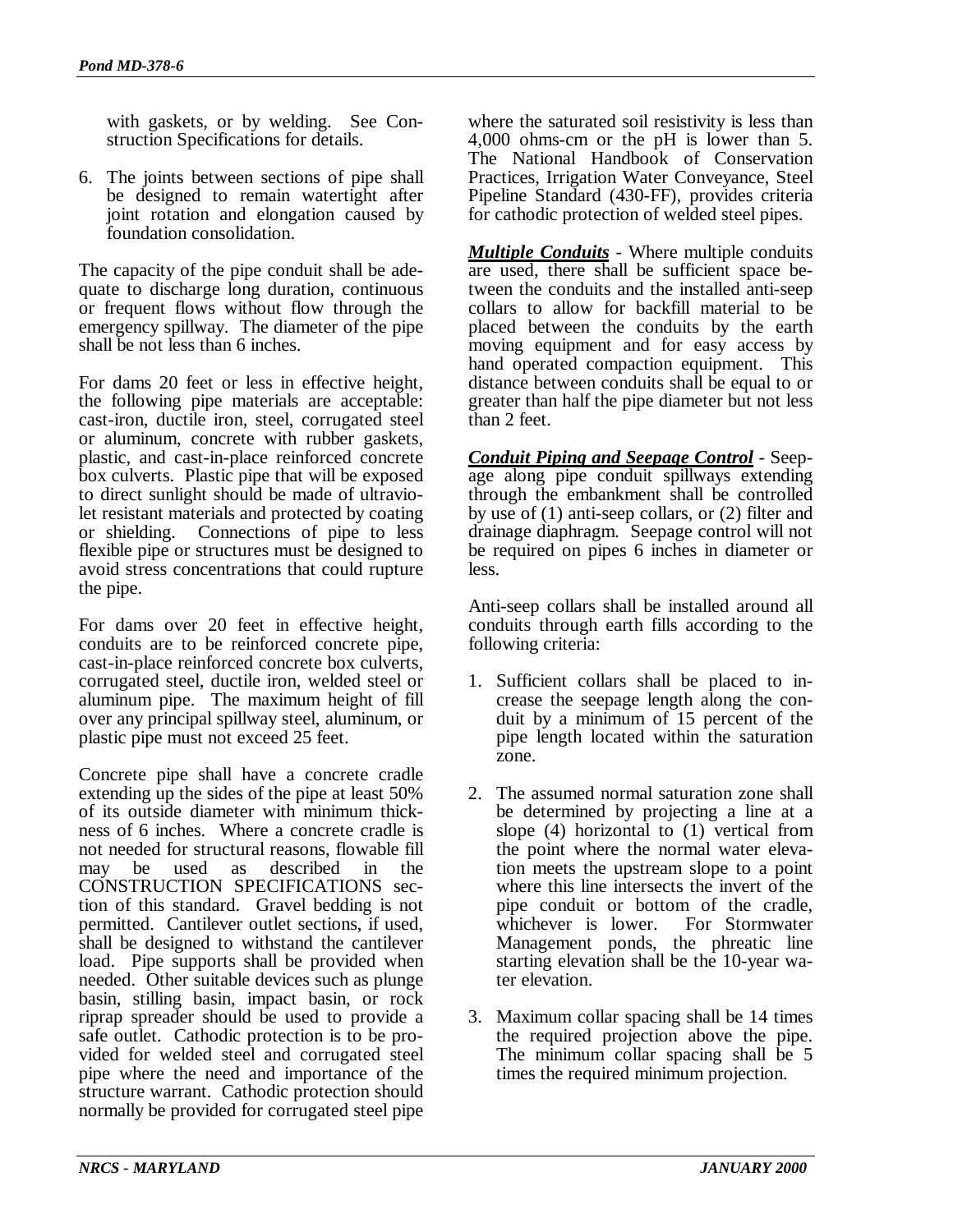- 4. Anti-seep collars should be placed within the saturated zone. In cases where the spacing limit will not allow this, at least one collar will be in the saturated zone.
- 5. All anti-seep collars and their connections to the conduit shall be watertight and made of material compatible with the conduit.
- 6. Collar dimensions shall extend a minimum of 2 feet in all directions around the pipe.
- 7. Anti-seep collars shall be placed a minimum of two feet from pipe joints except where flanged joints are used.
- 8. For pipes with concrete cradles, the projection shall be measured from the cradle.

Filter and drainage diaphragms are always recommended, but are required when the following conditions are encountered:

- 1. The pond requires design according to TR-60.
- 2. Embankment soils with high piping potential such as Unified Classes GM, SM, and  $MI_{\odot}$

Filter and drainage diaphragms shall be designed in accordance with procedures from NRCS TR-60, Earth Dams and Reservoirs, Section 6, Principal Spillways, as described below.

The drainage diaphragm shall usually consist of sand, meeting the fine concrete aggregate requirements (ASTM C-33). A design analysis shall be made using Part 633 of the National Engineering Manual, Chapter 26, Gradation Design of Sand and Gravel Filters.

The drainage diaphragm shall be a minimum of 3 ft thick and extend vertically upward and horizontally at least three times the conduit outside diameter or the width of the cradle, whichever is greater except that:

1. The vertical extension need be no higher than the maximum potential reservoir water level, and

2. The horizontal extension need be no further than 5 feet beyond the sides and slopes of any excavation made to install the conduit.

3. The minimum soil cover over any portion of the filter-drainage diaphragm measured normal to the nearest embankment surface shall be at least 2 feet.

It shall extend vertically downward at least 2 ft beneath the conduit outside diameter or bottom of the cradle, whichever is greater. The drainage diaphragm shall be located immediately downstream of the cutoff trench, approximately parallel to the centerline of the dam but no further upstream than the centerline of the dam.

The drainage diaphragm shall outlet at the embankment downstream toe, preferably using a drain backfill envelope continuously along the pipe to where it exits the embankment. Protecting drain fill from surface erosion will be necessary.

It is required that the outlet for the filter diaphragm is sized to safely discharge the design flow. Where a drain backfill envelope is used as the outlet, it is recommended that it be designed so the hydraulic head does not exceed the depth of the drain outlet. The exposed area of the drain outlet must also be protected from external attack such as surface erosion and slope instability due to horizontal seepage pressures. A weighted toe cover such as riprap can be effective if protected with a properly designed filter between the sand drain material and the riprap cover.

If pipe drain outlets are used, consideration must be given to the structural design of the conduit in resisting external loading and the design life of the pipe must be consistent with the design life of the dam and physical conditions of the site. Also, the pipe must be designed for capacity and size of perforations as outlined in NEH Part 633, Chapter 26 and Soil Mechanics Note 3. If the pipe corrodes, is crushed by exterior loading, or is otherwise damaged, the outlet of the filter diaphragm is lost and a piping failure may occur.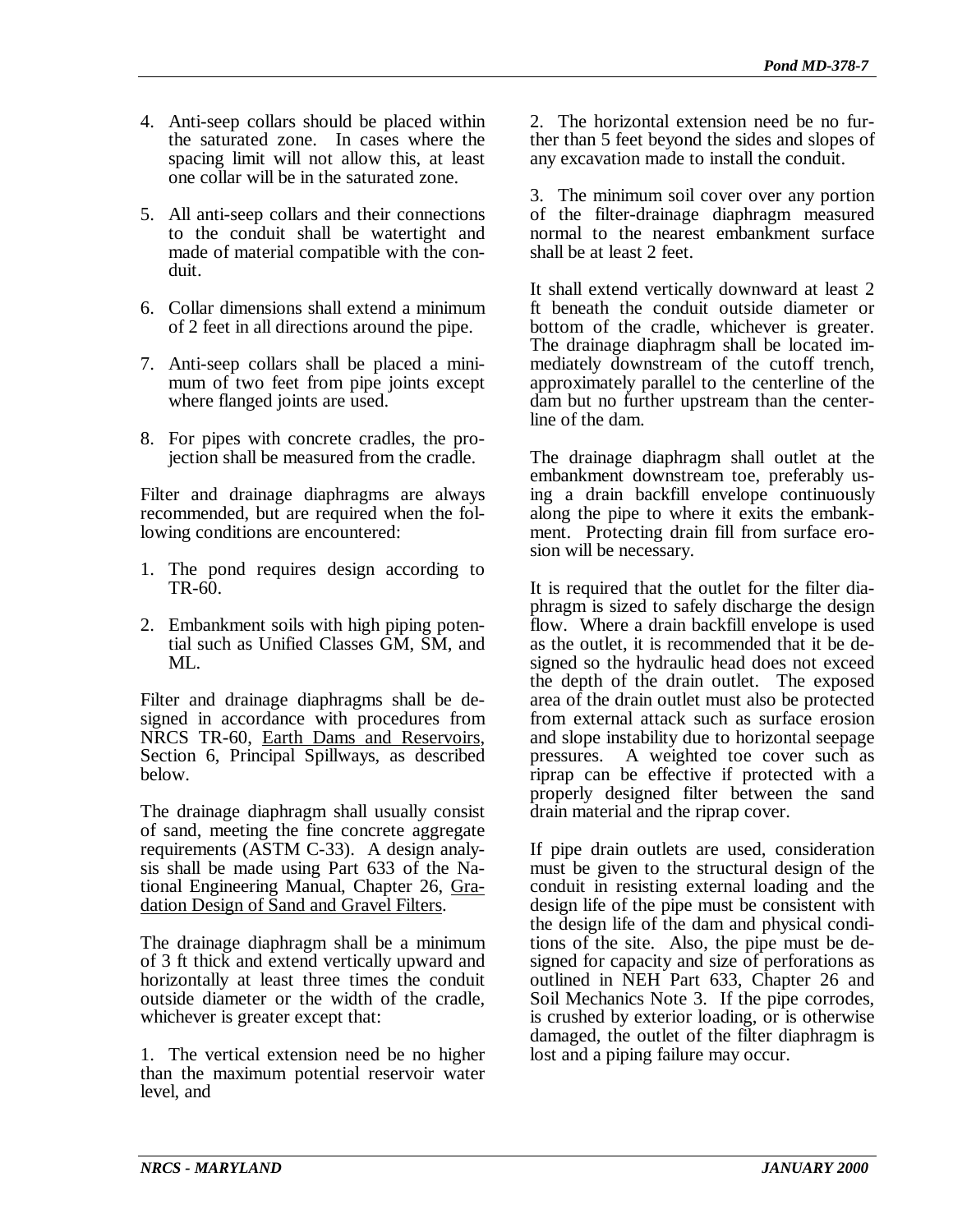The design quantity (Q) used to size the outlet can be calculated by Darcy's Law,  $Q = k\hat{i}A$ where:

 $k =$  permeability of the embankment or drain outlet material (ft/day)

 $i =$  hydraulic gradient where  $i = h/l$ 

 $h =$  head differential (ft)

 $l =$  seepage path (ft)

A = area of flow (diaphragm or outlet) (ft<sup>2</sup>)

*Anti-vortex Devices* - Drop inlet spillways are to have adequate anti-vortex devices. Splitter type anti-vortex devices shall be placed in line with the barrel. An anti-vortex device is not required if weir control is maintained in the riser through all flow stages.

*Trash Racks* - All pipe and inlet structures shall have a trash rack. Openings for trash racks shall be no larger than 1/2 of the barrel conduit diameter, but in no case less than 6 inches.

Flush grates for trash racks are not acceptable. Inlet structures that have flow over the top shall have a non-clogging trash rack such as a hood-type inlet extending a minimum of 8 inches below the weir openings, which allows passage of water from underneath the trash rack into the riser.

For inlet structures with solid covered tops, the bottom of the cover slab must be set at an elevation to prevent orifice flow control before pipe flow control governs.

Low stage releases, where the opening is larger than 6 inches, shall have a non-clogging trash rack with openings no larger than half the low flow dimension.

For all low stage releases 6 inches or smaller in any direction, the emergency spillway design storm shall be routed assuming the release has failed, using storage and discharge only above the elevation of the next opening larger than 6 inches in all directions. This design storm routing shall not overtop the dam.

*Drain Pipe* - A pipe with a suitable valve shall be provided to drain the pool area, where needed for proper pond management. The principal spillway conduit may serve as a pond drain, when so located, to accomplish this function.

*Water Supply Pipes or Utilities* - All pipes through the dam shall have an inside diameter of not less than 1 1/4 inches. Pipes / utilities not parallel to the axis of the dam shall meet all principal spillway requirements (i.e. filter diaphragm, embankment soils, etc.). Pipes / utilities parallel to the axis of the dam shall be constructed with no granular bedding.

### **Earth Emergency Spillways**

Emergency spillways are provided to convey large flood flows safely past earth embankments. An emergency spillway must be provided for each dam, unless the principal spillway is large enough to pass the routed design hydrograph peak discharge and any trash without overtopping the dam. The only design that may be utilized without an emergency spillway is: a principal spillway with a cross-sectional area of 3 square feet or more and an inlet that will not clog, such as a hoodtype inlet which allows passage of water from underneath the trash rack into the riser.

*Capacity* - The minimum capacity of emergency spillways shall be that required to pass the peak flow expected from a design storm of the frequency and duration shown in Table 1 less any reduction creditable to conduit discharge and detention storage.

The emergency spillway shall (1) safely pass the storm design peak or (2) the storm runoff shall be routed through the reservoir. The routing shall start with the water surface at the elevation of the crest of the principal spillway, or at the water surface after 10 days drawdown, whichever is higher. The 10-day drawdown shall be computed from the crest of the emergency spillway or from the elevation that would be attained had the entire design storm been impounded, whichever is lower. Emergency spillways are to provide for passage of the design flow at a nonerosive velocity to a point downstream where the dam will not be endangered.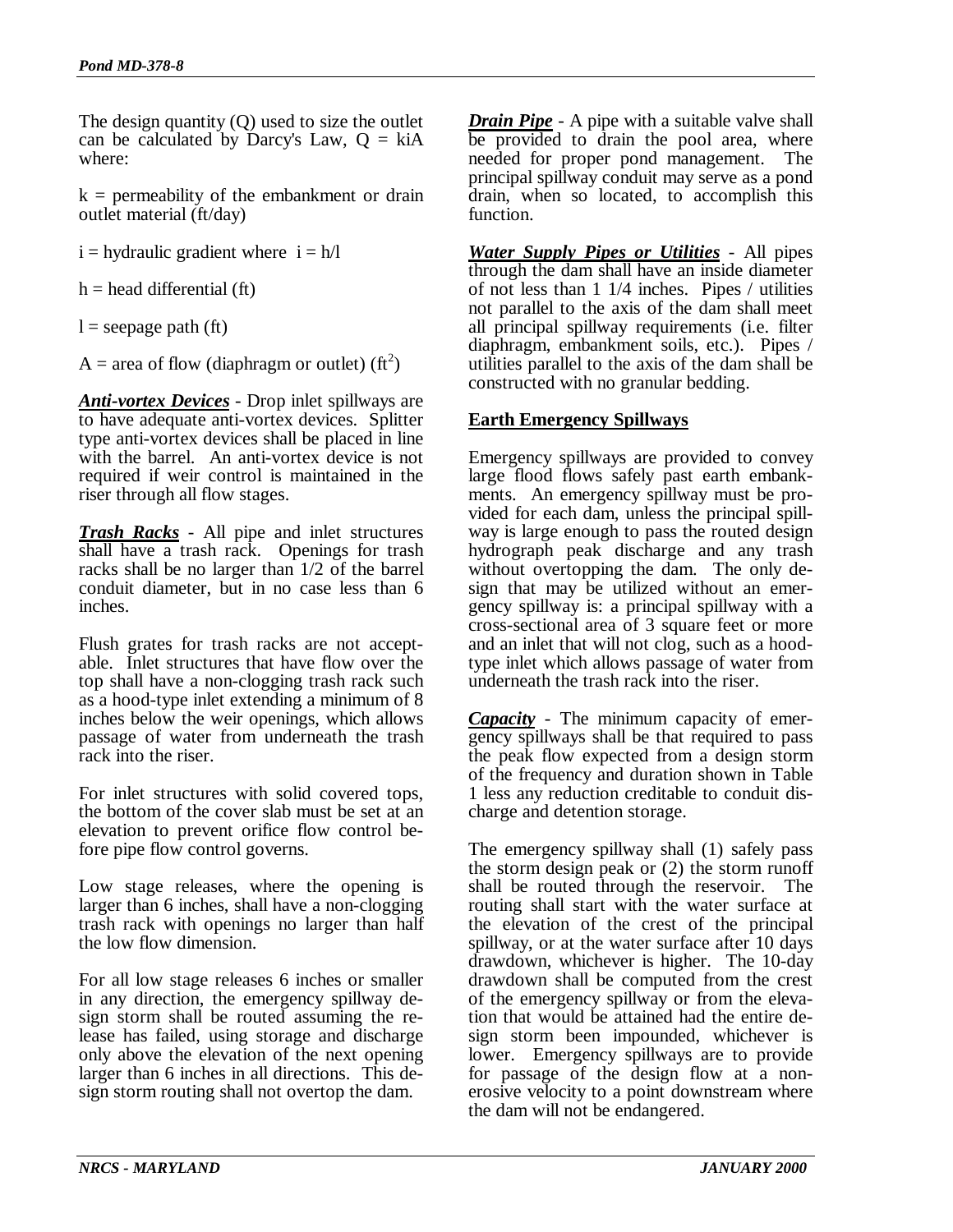*Component Parts* - Earth spillways are open channels and usually consist of an inlet channel, level section, and an exit channel. The minimum difference in elevation between the crest of the emergency spillway and the settled top of dam shall be 2.0 feet.

*Cross-Section* - Earth spillways shall be trapezoidal and shall be located in undisturbed earth. The side slopes shall be stable for the material in which the spillway is to be constructed, but not steeper than 2:1. The emergency spillway shall have a bottom width of not less than 8 feet.

The inlet channel may be curved to fit existing topography; however, it should be flared to allow unrestricted flow to the level section. The level section should be located as near the centerline of dam as possible. The level section shall be 25 feet in length, and shall be rectangular or square.

Exit channel centerline shall be perpendicular to the level section downstream edge and must be straight for a distance beyond the downstream toe, so that discharges will not reach the earth embankment. The grade of the exit channel shall fall within the range established by discharge requirement and permissible velocities.

The crest of any "token" spillway will be located at or above the 100-year storm elevation in undisturbed earth and have a minimum depth of one foot and bottom width of 8 feet.

*Permissible Velocities* - Earth spillways shall be designed for non-erosive velocities through the control section and to a point downstream where the dam will not be endangered. The maximum permissible velocity for the grass and grass mixture to be used shall be selected from Table 6. Velocities exceeding these values will require use of linings other than vegetation.

*Infiltration / Water Quality Basins* – Ponds, either excavated or embankment, that are designed solely for infiltration or as water quality basins will have an emergency spillway. The capacity of the spillway will be determined by the following procedure:

Pass the routed 100-Year Storm with 1 foot of freeboard to the top of dam elevation. Routing will begin at the emergency spillway crest.

## **Structural Emergency Spillways**

Chutes or drops, when used for principal spillways or principal-emergency or emergency spillways, shall be designed in accordance with the principals set forth in the National Engineering Handbook, Section 5 "Hydraulics"; Section 11 "Drop Spillways"; and Section 14 "Chute Spillways". The minimum capacity of a structural spillway shall be that required to pass the peak flow expected from a design storm of the frequency and duration shown in Table 1 less any reduction creditable to conduit discharge and detention storage.

## **Visual Resource Design**

The visual design of ponds shall be carefully considered in areas of high public visibility and those associated with recreation. The underlying criterion for all visual design is appropriateness. The shape and form of ponds, excavated material, and plantings are to relate visually to their surroundings and to their functions.

The embankment may be shaped to blend with the natural topography. The edge of the pond should be shaped so that it is generally curvilinear rather than rectangular. Excavated material shall be shaped so that the final form is smooth, flowing, and fitting to the adjacent landscape rather than angular geometric mounds. If feasible, islands may be added for visual interest and to attract wildlife.

# **Trees and Shrubs**

*Non-Roadway Embankments* - Trees and/or shrubs will not be allowed on any embankment, will not be allowed within the buffer zone (15 feet from the toe of the dam), and will not be allowed within a 25-foot radius around the inlet structure.

*Roadway Embankments* - Trees and/or shrubs will not be allowed on any embankment, except for dry stormwater management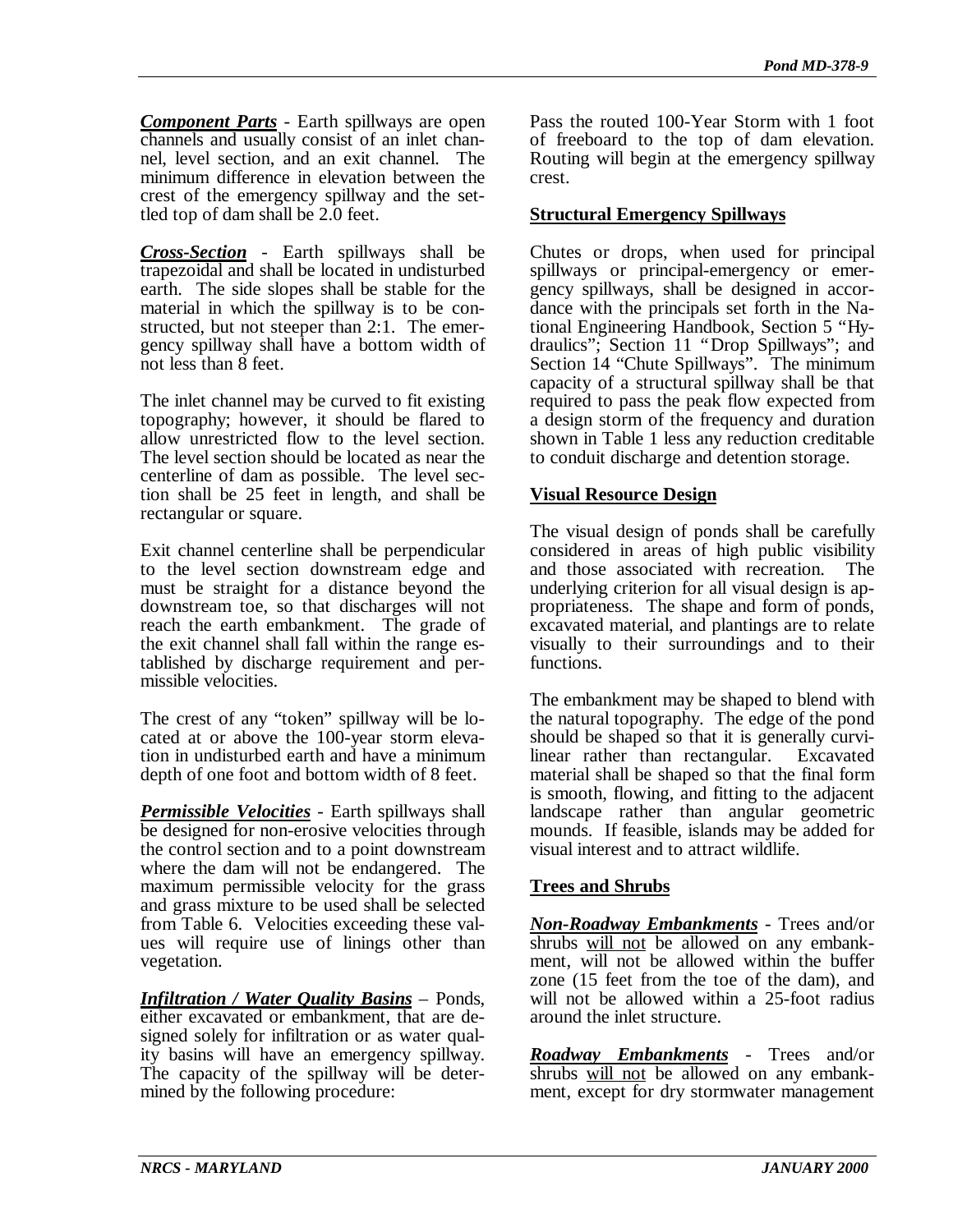structures that will be utilized as a roadway under all the following conditions:

- 1. Plantings may only be on top of the dam along the roadway and/or sidewalks.
- 2. The top of the dam shall have a minimum of 50-foot top width.
- 3. Plantings will not be allowed on the side slopes of the embankment.
- 4. Plantings will not be allowed within the buffer zone (15 feet from the toe of the dam).
- 5. Plantings will only be shallow rooted (roots less than 3' deep) trees or shrubs.
- 6. The pond is a "dry" structure (normal pool not exceeding 18 inches).
- 7. A landscape plan showing type and location of planting must be prepared by a Landscape Architect certifying shallow rooted plants (roots less than 3' deep) under mature conditions.
- 8. A minimum of 3 feet freeboard above the 100-year water surface elevation must be maintained.
- 9. The structure is a low hazard (Class "a") pond.

### **Safety**

Special considerations should be made for safety and access during the design of a pond. Measures to be considered may include fencing, slope benching, access roads, flattened side slopes, etc. When fencing a structure, the fence will be located so it will not interfere with the operation of the emergency spillway.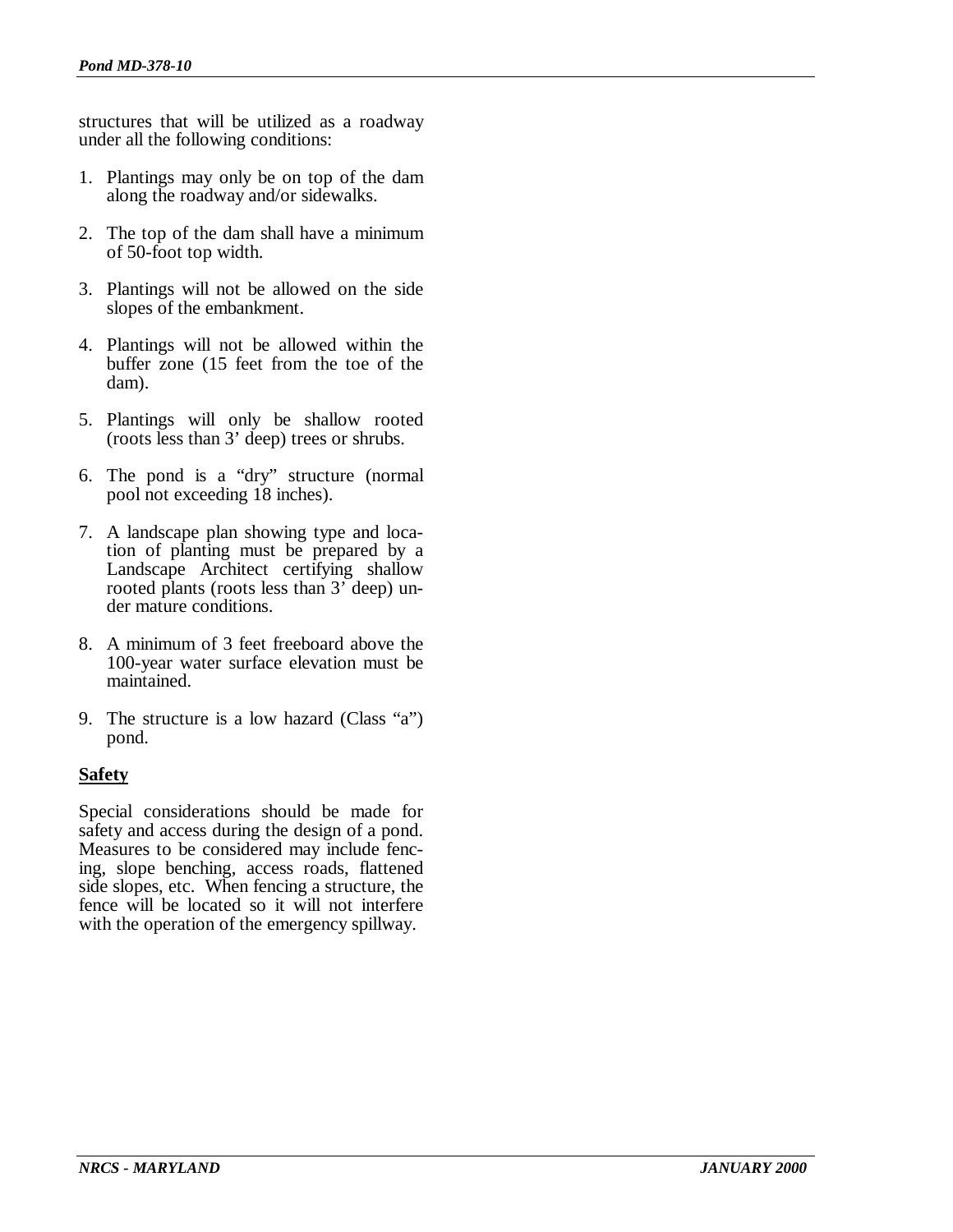### **Excavated Ponds**

*General* - Excavated ponds that create a failure potential through a constructed or created embankment will be designed as embankment ponds. Excavated ponds that include a pipe or weir outlet control system for urban stormwater management shall be designed using the principal and emergency spillway hydrologic criteria for Embankment Ponds, Table 1.

*Side Slopes* - Side slopes of excavated ponds shall be such that they will be stable and shall not be steeper than 1 horizontal to 1 vertical. Flatter slopes are to be utilized where safety for children, livestock watering, etc. is a design factor.

*Perimeter Form* - Where the structures are used for recreation or are located in high public view, the perimeter or edge should be shaped to a curvilinear form.

*Inlet Protection* - When the excavated pond is a bypass type and water is being diverted from a stream, the minimum size inlet line shall be a 4-inch diameter pipe. All state laws concerning water use and downstream rights shall be strictly adhered to.

Where surface water enters the pond in a natural or excavated channel, the side slope of the pond shall be protected against erosion.

*Outlet Protection* – An excavated pond with a low embankment (combination excavation / embankment pond) shall be designed to ensure a stable outfall for the 10-year, 24-hour frequency storm.

*Placement of Excavated Material* - The material excavated from the pond shall be placed in one of the following ways so that its weight will not endanger the stability of the pond side slopes and where it will not be washed back into the pond by rainfall:

- 1. Uniformly spread to a height not exceeding 3 feet with the top graded to a continuous slope away from the pond;
- 2. Uniformly placed or shaped reasonably well with side slopes no steeper than 2 to

1. The excavated material will be placed at a distance equal to the depth of the pond, but not less than 12 feet from the edge of the pond;

- 3. Shaped to a designed form that blends visually with the landscape;
- 4. Used for low embankment and leveling; or
- 5. Hauled away.

### **Reservoir Area for Wet Ponds**

For most ponds, the topography of the site shall permit storage of water at a depth and volume that ensures a dependable supply, considering beneficial use, sedimentation, season of use, and evaporation and seepage losses. Soils in the reservoir shall be impervious enough to minimize seepage losses or shall be of a type that sealing is practical.

Excavation and shaping required to permit the reservoir area to suitably serve the planned purpose shall be included in the construction plans.

Reservoirs designed specifically for fish production or wildlife management shall follow design criteria in the standards and specifications for Fish Pond Management (MD-399) and Wildlife Wetland Habitat Management (MD-644), as appropriate.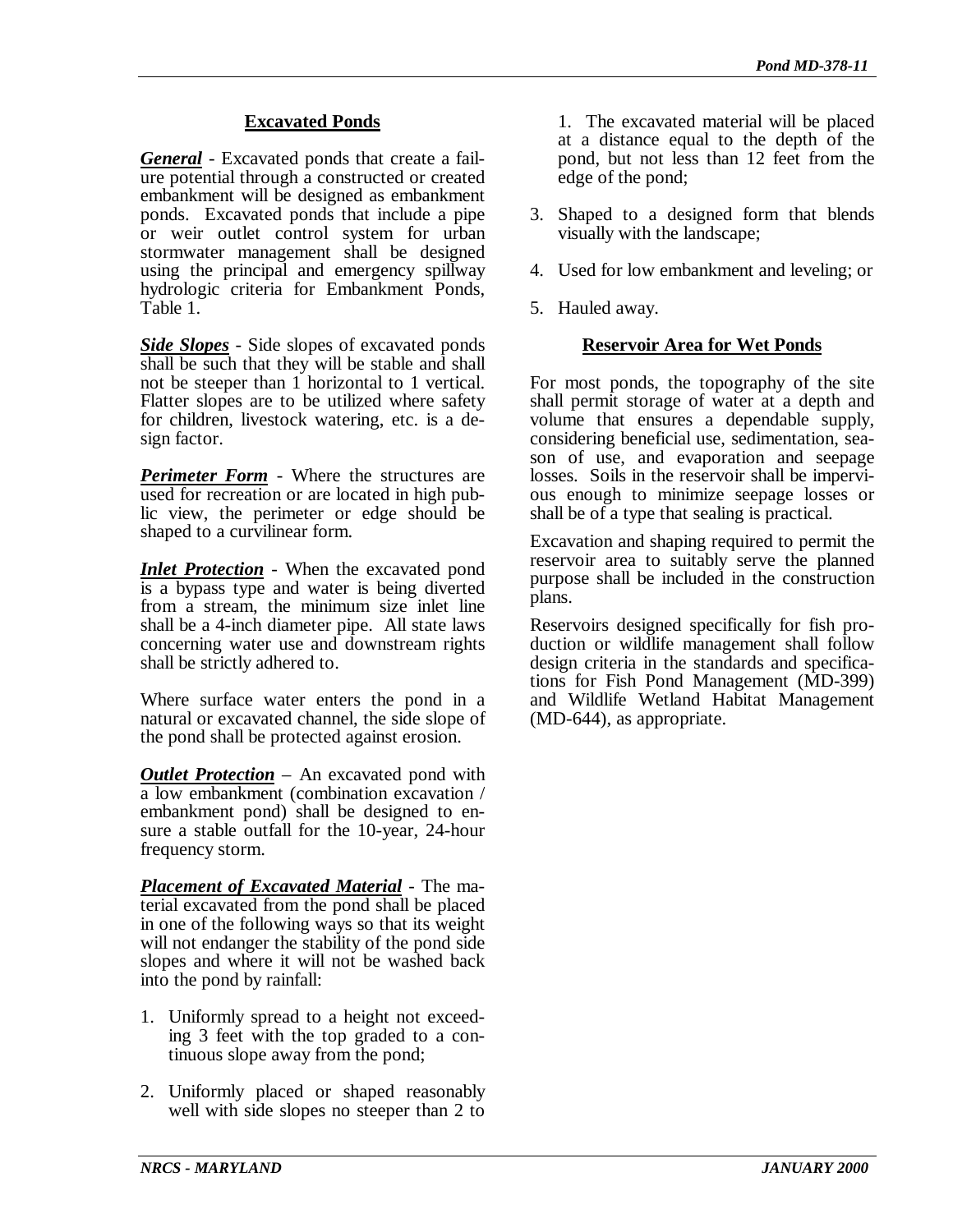# **TABLE 1**

|                    | <b>Storage</b>                 | Watershed | <b>Height To</b><br><b>Emergency</b> | <b>Normal</b><br><b>Surface</b> | Spillway Capacity <sup>5</sup> |                        |                              |                   |                                    |
|--------------------|--------------------------------|-----------|--------------------------------------|---------------------------------|--------------------------------|------------------------|------------------------------|-------------------|------------------------------------|
| <b>Structure</b>   | Height<br>Product <sup>1</sup> | Area      | <b>Spwy Crest</b>                    | Area                            |                                | Principal <sup>2</sup> |                              | $Emergency^{3,4}$ | Freeboard <sup>6</sup>             |
| <b>Class</b>       |                                | (Acres)   | (Feet)                               | (Acres)                         | Rural                          | <b>Urban</b>           | <b>Rural</b><br><b>Urban</b> |                   | Rural & Urban                      |
| "c" & "b"          | Any                            | Any       | Any                                  | Any                             | TR 60                          | TR 60                  | TR 60                        | TR 60             | TR 60                              |
| ``a"               | $3,000$ or<br>more             | Any       | Any                                  | Any                             | TR 60                          | TR 60                  | TR 60                        | TR 60             | TR 60                              |
|                    |                                | 320       | $>20 - 35$                           | $\geq$ 12                       | 25 YR                          | TR 60                  | 100 YR                       | 100 YR            |                                    |
|                    | Less                           | and       | $\leq 20$                            | $\geq$ 12                       | 10 YR                          | 25 YR                  | 100 YR                       | 100 YR            | $2.0$ ' above E.S.<br>Design Storm |
|                    |                                | Larger    | <15                                  | <12                             | 5 YR                           | 10 YR                  | 50 YR                        | 100 YR            |                                    |
|                    |                                | 100       | $>20 - 35$                           | $\geq$ 12                       | 10 YR                          | TR 60                  | 100 YR                       | 100 YR            | $2.0$ ' above E.S.<br>Design Storm |
| $a^{\prime\prime}$ | than                           | to        | $\leq 20$                            | $\geq$ 12                       | 5 YR                           | 10 YR                  | 50 YR                        | 100 YR            | $1.0$ ' above E.S.<br>Design Storm |
|                    |                                | 320       | <15                                  | <12                             | 2 YR                           | 5 YR                   | 25 YR                        | 100 YR            | $1.0'$ above E.S.<br>Design Storm  |
|                    |                                | Less      | $>20 - 35$                           | $\geq$ 12                       | 5 YR                           | TR 60                  | 50 YR                        | 100 YR            |                                    |
|                    | 3,000                          | Than      | $\leq 20$                            | $\geq$ 12                       | 2 YR                           | 5 YR                   | 25 YR                        | 100 YR            | $1.0$ ' above E.S.                 |
|                    |                                | 100       | <15                                  | <12                             | $10\%$ of<br>25 YR<br>Peak     | 5 YR                   | 25 YR                        | 100 YR            | Design Storm                       |

### **HYDROLOGIC CRITERIA FOR PONDS**

#### **NOTES**

1) The storage is defined as the original capacity of the reservoir in acre-feet at the elevation of the crest of the emergency spillway. The effective height is the difference in elevation in feet between the emergency spillway crest and the lowest point on a profile taken along the centerline of the dam, excluding the cutoff trench. If there is no emergency spillway, this height shall be to the top of the dam.

2) Principal - minimum storm to be contained below the crest of the emergency spillway including any combination of temporary storage and principal spillway discharge.

3) Emergency - minimum storm used to proportion the emergency spillway to meet the limitations for shape, size, velocity and exit channel. This storm can be handled by any combination of principal spillway discharge, emergency spillway discharge and storage.

4) For ponds without a separate emergency spillway, the principal spillway functions as the emergency spillway. In this situation, the principal spillway must comply with the emergency spillway hydrologic criteria.

5) All ponds, which are being designed to meet local stormwater requirements, will be required to use the urban criteria. Storm duration used shall be 24 hours except where TR-60 is specified.

6) For ponds without a functioning open channel emergency spillway, minimum freeboard will be 2 feet.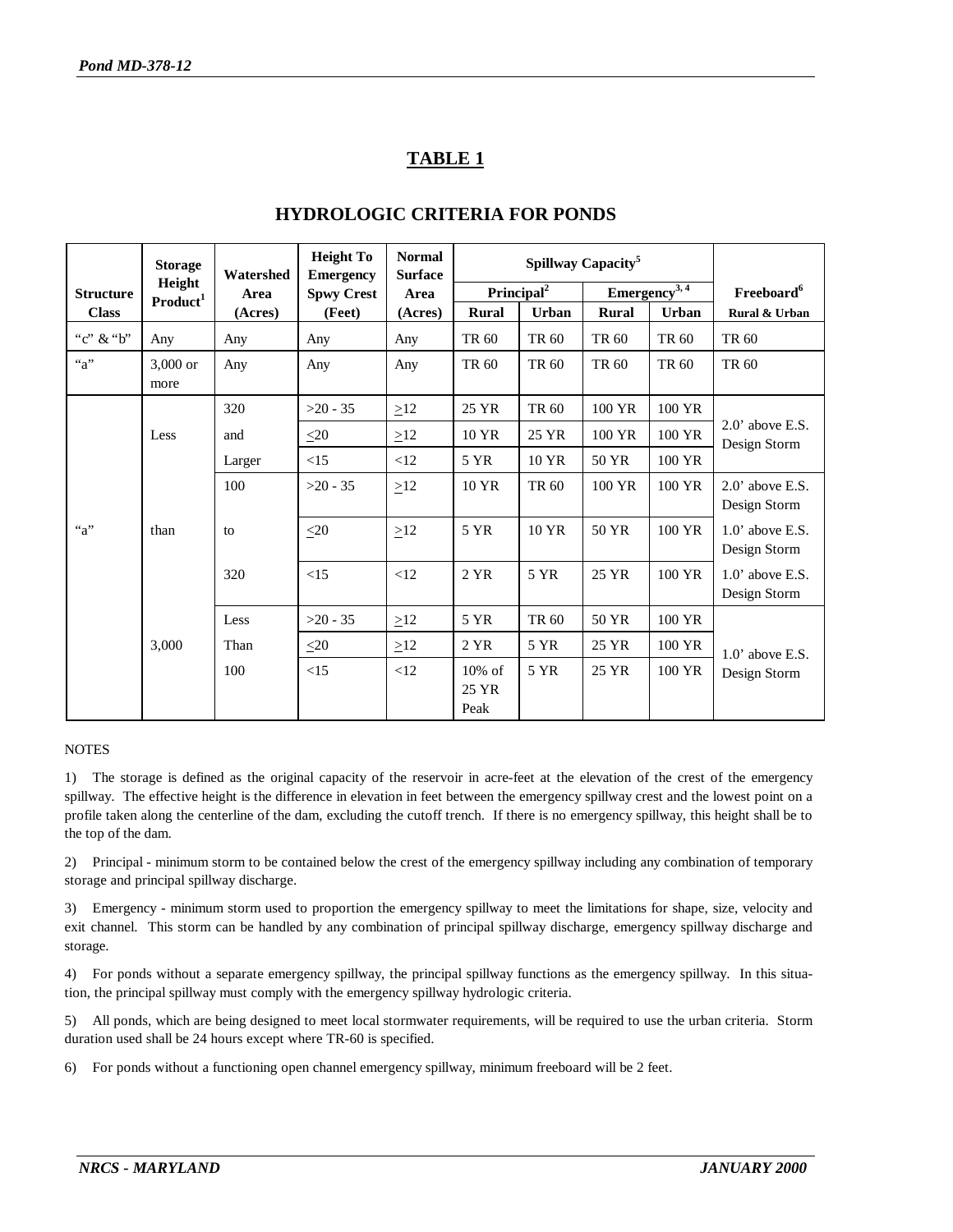| L. |  |
|----|--|
|    |  |

| <b>Total</b><br><b>Height Of Embankment</b><br>(Feet) | Minimum<br><b>Top Width</b><br>(Feet) |
|-------------------------------------------------------|---------------------------------------|
| 10 or less                                            | 6                                     |
| $11 - 14$                                             | 8                                     |
| $15 - 19$                                             | 10                                    |
| $20 - 24$                                             | 12                                    |
| $25 - 34$                                             | 14                                    |
| 35 or more                                            | 15                                    |

## **TABLE 31,2 MINIMUM GAGES**

### **CORRUGATED STEEL PIPE**

**2 - 2/3 inches x 1/2 inch Corrugations**

| <b>Fill Height</b> | <b>Pipe Diameter in Inches</b> |    |    |    |    |  |
|--------------------|--------------------------------|----|----|----|----|--|
| <b>Over Pipe</b>   | 24 &                           |    |    |    |    |  |
| (Feet)             | <b>Less</b>                    | 30 | 36 | 42 | 48 |  |
| $1 - 15$           | 16                             | 16 | 14 | 10 | 10 |  |
| $15 - 20$          | 16                             | 12 | 10 | *  | *  |  |
| $20 - 25$          | 16                             | 10 | *  | *  | *  |  |

# **TABLE 41,2**

### **MINIMUM GAGES**

#### **CORRUGATED ALUMINUM PIPE 2 - 2/3 inches x 1/2 inch Corrugations**

| <b>Fill Height</b> |                | <b>Pipe Diameter in Inches</b> |    |  |  |
|--------------------|----------------|--------------------------------|----|--|--|
| <b>Over Pipe</b>   | $21 \&$        |                                |    |  |  |
| (Feet)             | <b>Less</b>    | 24                             | 30 |  |  |
| 1 - 15             | 16             | 14                             |    |  |  |
| $15 - 20$          | 12             | 10                             | *  |  |  |
| 20 - 25            | $\blacksquare$ | ∗                              | ∗  |  |  |

#### **CORRUGATED STEEL PIPE 3 inches x 1 inch or 5 inch x 1 inch Corrugations**

| <b>Fill Height</b> | <b>Pipe Diameter (Inches)</b> |                      |    |          |                 |     |        |
|--------------------|-------------------------------|----------------------|----|----------|-----------------|-----|--------|
| <b>Over Pipe</b>   |                               | <b>Flowable Fill</b> |    |          |                 |     |        |
| (Feet)             | 36                            | 42                   | 48 | $54^{3}$ | 60 <sup>3</sup> | 663 | $72^3$ |
| $1 - 15$           | 16                            | 16                   | 16 | 14       | 14              | 14  | 14     |
| $15 - 20$          | 16                            | 16                   | 12 | 14       | 14              | 14  | 14     |
| $20 - 25$          | 14                            | 14                   | 10 | 14       | 14              | 14  | 14     |

\* Not Permitted.

#### **CORRUGATED ALUMINUM PIPE 3 inches x 1 inch Corrugations**

| <b>Fill Height</b><br><b>Over Pipe</b> | <b>Pipe Diameter in Inches</b> |    |    |    |          |  |
|----------------------------------------|--------------------------------|----|----|----|----------|--|
| (Feet)                                 | 30                             | 36 | 42 | 48 | $54^{3}$ |  |
| 1 - 15                                 | 16                             | 16 | 14 | 10 | 14       |  |
| $15 - 20$                              | 16                             | 12 | *  | *  | $\ast$   |  |
| $20 - 25$                              | 12                             | *  | *  | *  | *        |  |

\* Not Permitted.

<sup>1</sup> Coatings for corrugated metal shall be as specified by the MD-378 Construction Specifications.

<sup>2</sup> Tables 3 and 4 were developed using the modified Spangler equation. Sizes other than those shown above are not permitted.

<sup>3</sup> Must use flowable backfill as specified by the MD-378 Construction Specifications and the pipe must be bituminous coated.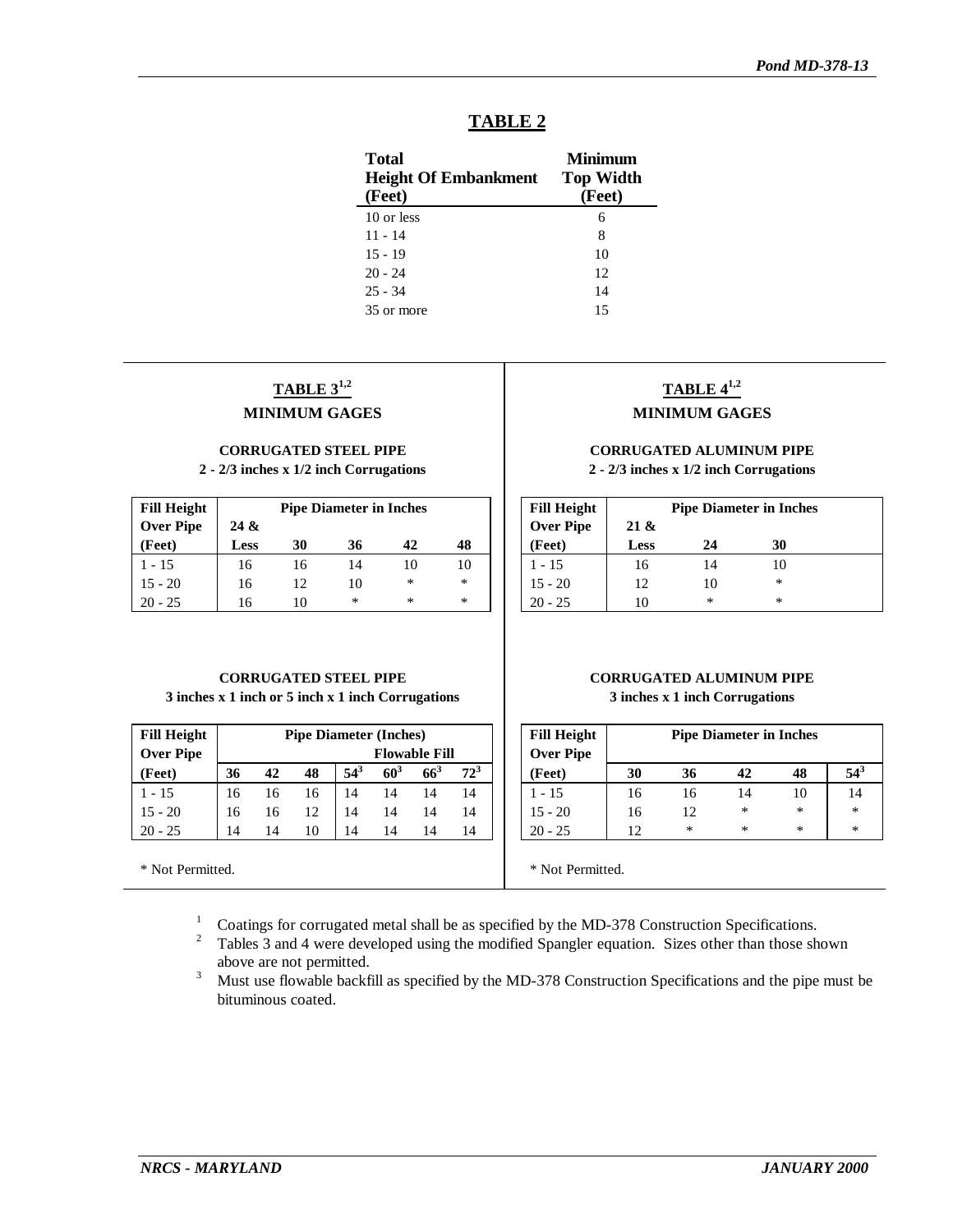### **TABLE 5**

#### **ACCEPTABLE PLASTIC PIPE FOR USE IN EARTH DAM1, 2**

### **TABLE 6**

#### **Permissible Velocities (Ft/Sec) For Emergency Spillways Lined with Vegetation**

#### **Slope Of Exit Channel**

| Nominal Pipe<br>Size (inches) | <b>Schedule or Standard</b><br><b>Dimension Ratio</b>                                                        | <b>Maximum</b><br>Depth   |
|-------------------------------|--------------------------------------------------------------------------------------------------------------|---------------------------|
|                               | (SDR)                                                                                                        | of Fill Over <sup>3</sup> |
| $6 - 24$                      | <b>PVC</b> Schedule 40                                                                                       | 10                        |
| $6 - 24$                      | <b>PVC</b> Schedule 80                                                                                       | 15                        |
| $6 - 24$                      | PVC SDR 26                                                                                                   | 10                        |
| $6 - 24$                      | Corrugated HDPE                                                                                              | 10                        |
|                               | $1 \sigma_{\rm eff}$ , $\sigma_{\rm eff}$ , and $\sigma_{\rm eff}$ , $\sigma_{\rm eff}$ , $\sigma_{\rm eff}$ |                           |

<sup>1</sup> See Specifications, Plastic Pipe<br>
<sup>2</sup> All designs based on Technical Release 77, Reference 20. Other diameters and / or fill heights may be used that meet all the requirements of TR-77.

<sup>3</sup> larger fill heights may be permitted when using flowable fill.

| <b>Type of Cover</b>      | $0 - 5\%$ | $5 - 10\%$ |
|---------------------------|-----------|------------|
| <b>Bermudagrass</b>       | 6         | 5          |
| Reed Canarygrass          | 5         |            |
| <b>Tall Fescue</b>        | 5         | 4          |
| <b>Kentucky Bluegrass</b> | 5         |            |
| Grass-legume mixture      |           | 3          |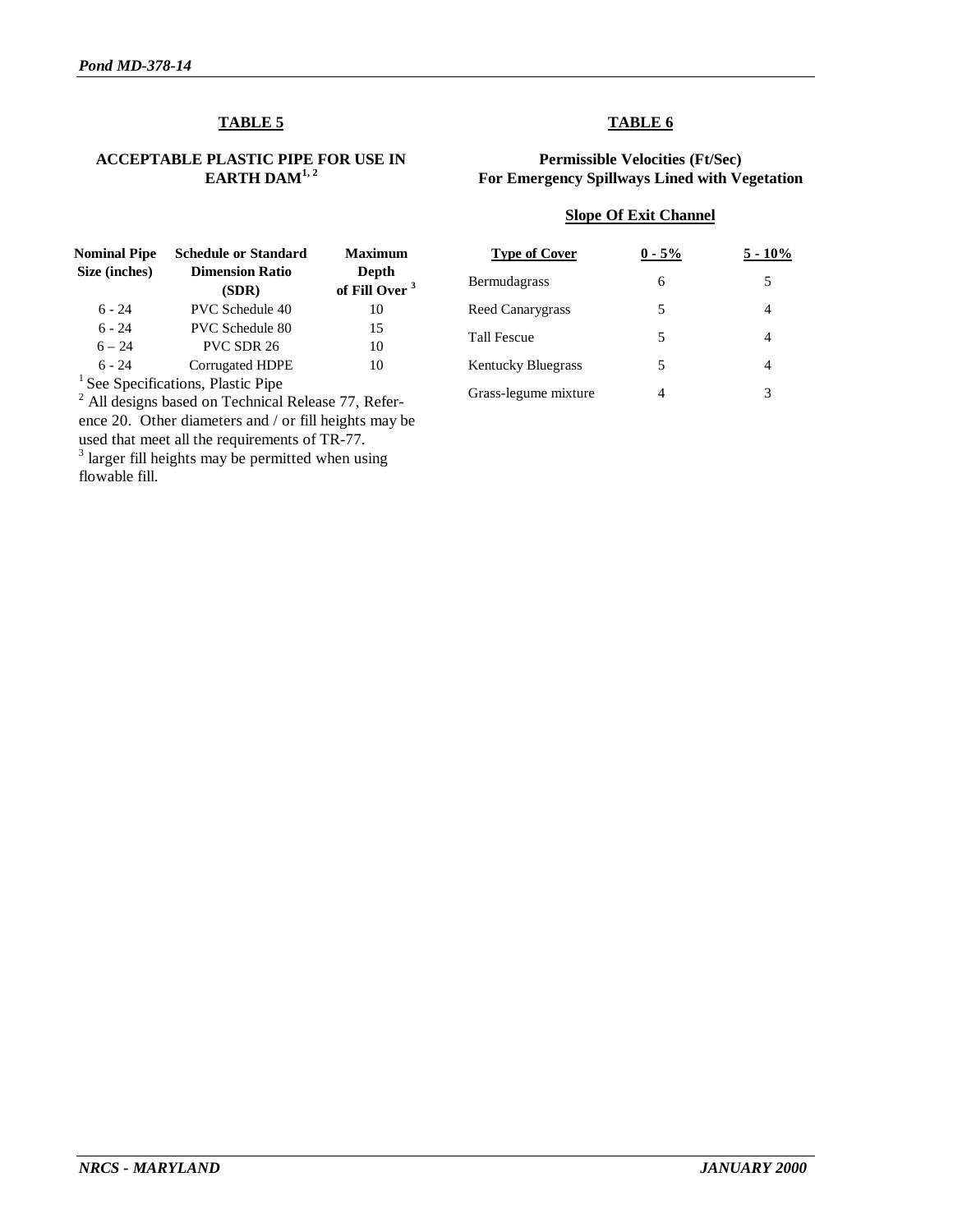### **CONSTRUCTION SPECIFICATIONS**

These specifications are appropriate to all ponds within the scope of the Standard for practice MD-378. All references to ASTM and AASHTO specifications apply to the most recent version.

### **Site Preparation**

Areas designated for borrow areas, embankment, and structural works shall be cleared, grubbed and stripped of topsoil. All trees, vegetation, roots and other objectionable material shall be removed. Channel banks and sharp breaks shall be sloped to no steeper than 1:1. All trees shall be cleared and grubbed within 15 feet of the toe of the embankment.

Areas to be covered by the reservoir will be cleared of all trees, brush, logs, fences, rubbish and other objectionable material unless otherwise designated on the plans. Trees, brush, and stumps shall be cut approximately level with the ground surface. For dry stormwater management ponds, a minimum of a 25-foot radius around the inlet structure shall be cleared.

All cleared and grubbed material shall be disposed of outside and below the limits of the dam and reservoir as directed by the owner or his representative. When specified, a sufficient quantity of topsoil will be stockpiled in a suitable location for use on the embankment and other designated areas.

### **Earth Fill**

*Material* - The fill material shall be taken from approved designated borrow areas. It shall be free of roots, stumps, wood, rubbish, stones greater than 6", frozen or other objectionable materials. Fill material for the center of the embankment, and cut off trench shall conform to Unified Soil Classification GC, SC, CH, or CL and must have at least 30% passing the #200 sieve. Consideration may be given to the use of other materials in the embankment if designed by a geotechnical engineer. Such special designs must have construction supervised by a geotechnical engineer.

Materials used in the outer shell of the embankment must have the capability to support vegetation of the quality required to prevent erosion of the embankment.

*Placement* - Areas on which fill is to be placed shall be scarified prior to placement of fill. Fill materials shall be placed in maximum 8 inch thick (before compaction) layers which are to be continuous over the entire length of the fill. The most permeable borrow material shall be placed in the downstream portions of the embankment. The principal spillway must be installed concurrently with fill placement and not excavated into the embankment.

*Compaction* - The movement of the hauling and spreading equipment over the fill shall be controlled so that the entire surface of each lift shall be traversed by not less than one tread track of heavy equipment or compaction shall be achieved by a minimum of four complete passes of a sheepsfoot, rubber tired or vibratory roller. Fill material shall contain sufficient moisture such that the required degree of compaction will be obtained with the equipment used. The fill material shall contain sufficient moisture so that if formed into a ball it will not crumble, yet not be so wet that water can be squeezed out.

When required by the reviewing agency the minimum required density shall not be less than 95% of maximum dry density with a moisture content within  $\pm 2\%$  of the optimum. Each layer of fill shall be compacted as necessary to obtain that density, and is to be certified by the Engineer at the time of construction. All compaction is to be determined by AASHTO Method T-99 (Standard Proctor).

*Cut Off Trench* - The cutoff trench shall be excavated into impervious material along or parallel to the centerline of the embankment as shown on the plans. The bottom width of the trench shall be governed by the equipment used for excavation, with the minimum width being four feet. The depth shall be at least four feet below existing grade or as shown on the plans. The side slopes of the trench shall be 1 to 1 or flatter. The backfill shall be compacted with construction equipment, rollers, or hand tampers to assure maximum density and minimum permeability.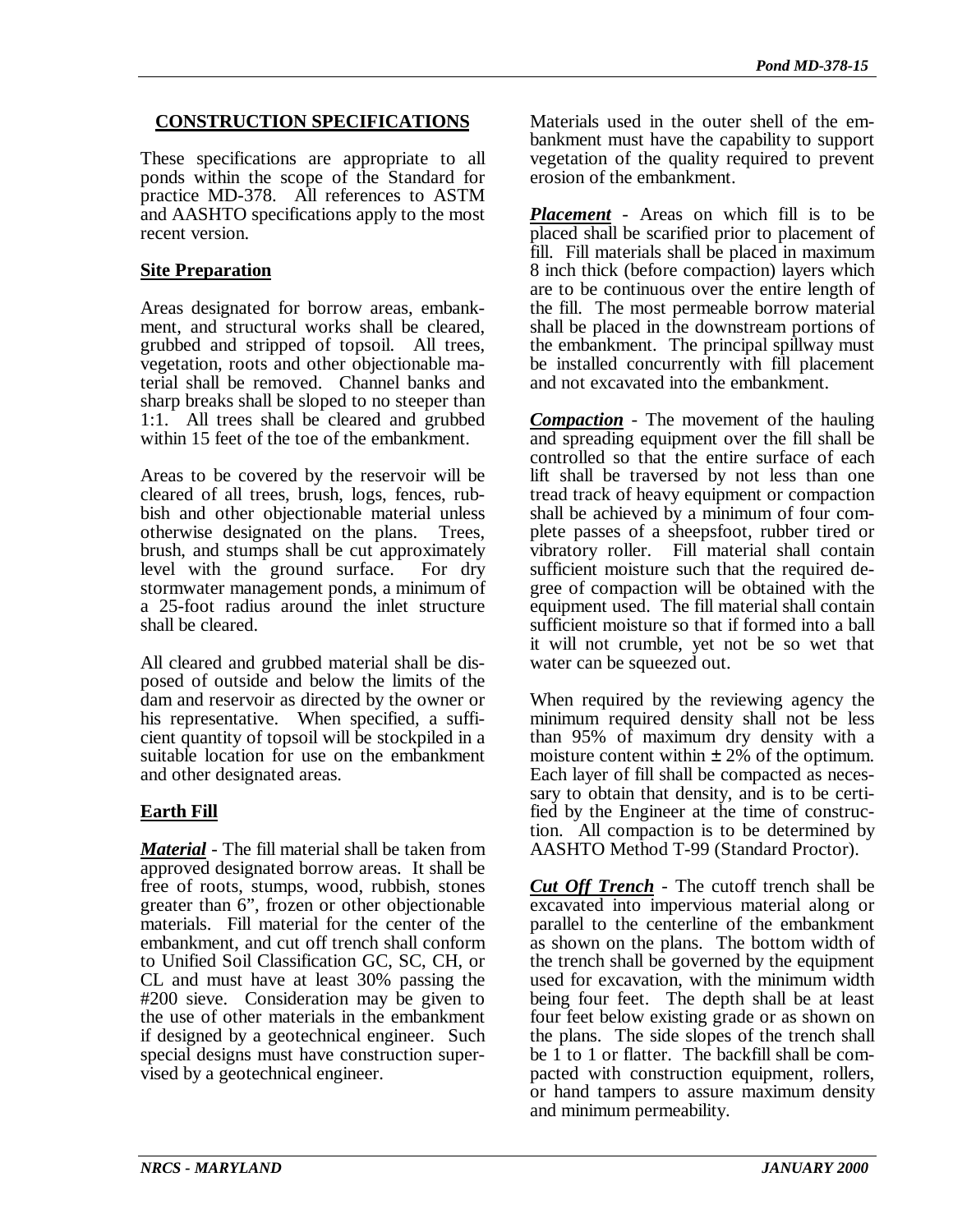*Embankment Core* - The core shall be parallel to the centerline of the embankment as shown on the plans. The top width of the core shall be a minimum of four feet. The height shall extend up to at least the 10 year water elevation or as shown on the plans. The side slopes shall be 1 to 1 or flatter. The core shall be compacted with construction equipment, rollers, or hand tampers to assure maximum density and minimum permeability. In addition, the core shall be placed concurrently with the outer shell of the embankment.

### **Structure Backfill**

Backfill adjacent to pipes or structures shall be of the type and quality conforming to that specified for the adjoining fill material. The fill shall be placed in horizontal layers not to exceed four inches in thickness and compacted by hand tampers or other manually directed compaction equipment. The material needs to fill completely all spaces under and adjacent to the pipe. At no time during the backfilling operation shall driven equipment be allowed to operate closer than four feet, measured horizontally, to any part of a structure. Under no circumstances shall equipment be driven over any part of a concrete structure or pipe, unless there is a compacted fill of 24" or greater over the structure or pipe.

Structure backfill may be flowable fill meeting the requirements of Maryland Department of Transportation, State Highway Administration Standard Specifications for Construction and Materials, Section 313 as modified. The mixture shall have a 100-200 psi; 28 day unconfined compressive strength. The flowable fill shall have a minimum pH of 4.0 and a minimum resistivity of 2,000 ohm-cm. Material shall be placed such that a minimum of 6" (measured perpendicular to the outside of the pipe) of flowable fill shall be under (bedding), over and, on the sides of the pipe. It only needs to extend up to the spring line for rigid conduits. Average slump of the fill shall be 7" to assure flowability of the material. Adequate measures shall be taken (sand bags, etc.) to prevent floating the pipe. When using flowable fill, all metal pipe shall be bituminous coated. Any adjoining soil fill shall be placed in horizontal layers not to exceed four inches in thickness and compacted by hand tampers

or other manually directed compaction equipment. The material shall completely fill all voids adjacent to the flowable fill zone. At no time during the backfilling operation shall driven equipment be allowed to operate closer than four feet, measured horizontally, to any part of a structure. Under no circumstances shall equipment be driven over any part of a structure or pipe unless there is a compacted fill of 24" or greater over the structure or pipe. Backfill material outside the structural backfill (flowable fill) zone shall be of the type and quality conforming to that specified for the core of the embankment or other embankment materials.

### **Pipe Conduits**

All pipes shall be circular in cross section.

*Corrugated Metal Pipe* - All of the following criteria shall apply for corrugated metal pipe:

1. Materials - (Polymer Coated steel pipe) - Steel pipes with polymeric coatings shall have a minimum coating thickness of 0.01 inch (10 mil) on both sides of the pipe. This pipe and its appurtenances shall conform to the requirements of AASHTO Specifications M-245 & M-246 with watertight coupling bands or flanges.

Materials - (Aluminum Coated Steel Pipe) - This pipe and its appurtenances shall conform to the requirements of AASHTO Specification M-274 with watertight coupling bands or flanges. Aluminum Coated Steel Pipe, when used with flowable fill or when soil and/or water conditions warrant the need for increased durability, shall be fully bituminous coated per requirements of AASHTO Specification M-190 Type A. Any aluminum coating damaged or otherwise removed shall be replaced with cold applied bituminous coating compound. Aluminum surfaces that are to be in contact with concrete shall be painted with one coat of zinc chromate primer or two coats of asphalt.

Materials - (Aluminum Pipe) - This pipe and its appurtenances shall conform to the requirements of AASHTO Specification M-196 or M-211 with watertight coupling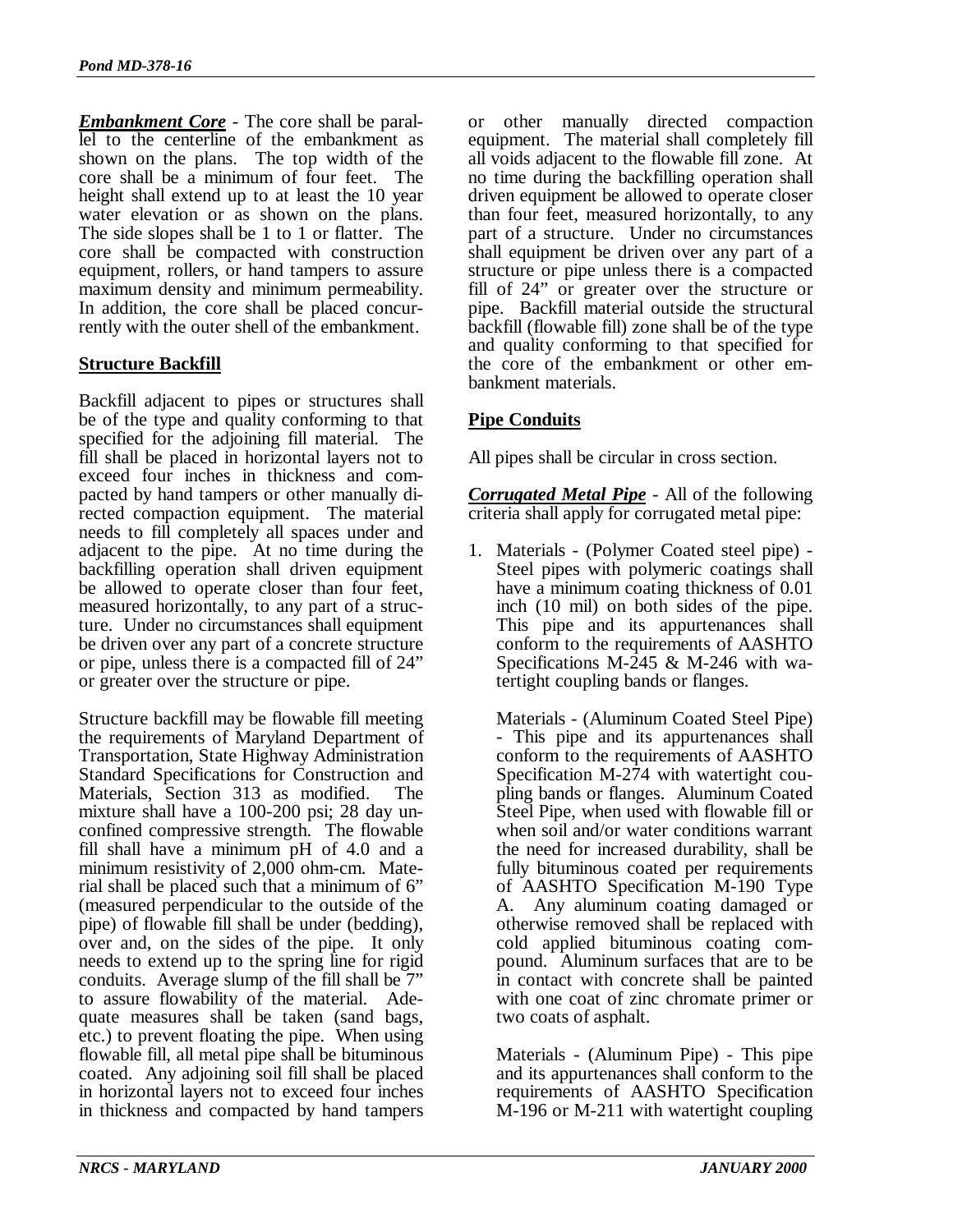bands or flanges. Aluminum Pipe, when used with flowable fill or when soil and/or water conditions warrant for increased durability, shall be fully bituminous coated per requirements of AASHTO Specification M-190 Type A. Aluminum surfaces that are to be in contact with concrete shall be painted with one coat of zinc chromate primer or two coats of asphalt. Hot dip galvanized bolts may be used for connections. The pH of the surrounding soils shall be between 4 and 9.

- 2. Coupling bands, anti-seep collars, end sections, etc., must be composed of the same material and coatings as the pipe. Metals must be insulated from dissimilar materials with use of rubber or plastic insulating materials at least 24 mils in thickness.
- 3. Connections All connections with pipes must be completely watertight. The drain pipe or barrel connection to the riser shall be welded all around when the pipe and riser are metal. Anti-seep collars shall be connected to the pipe in such a manner as to be completely watertight. Dimple bands are not considered to be watertight.

All connections shall use a rubber or neoprene gasket when joining pipe sections. The end of each pipe shall be re-rolled an adequate number of corrugations to accommodate the bandwidth. The following type connections are acceptable for pipes less than 24 inches in diameter: flanges on both ends of the pipe with a circular 3/8 inch closed cell neoprene gasket, prepunched to the flange bolt circle, sandwiched between adjacent flanges; a 12 inch wide standard lap type band with 12 inch wide by 3/8-inch thick closed cell circular neoprene gasket; and a 12-inch wide hugger type band with o-ring gaskets having a minimum diameter of  $1/2$  inch greater than the corrugation depth. Pipes 24 inches in diameter and larger shall be connected by a 24 inch long annular corrugated band using a minimum of 4 (four) rods and lugs, 2 on each connecting pipe end. A 24-inch wide by 3/8-inch thick closed cell circular neoprene gasket will be installed with 12 inches on the end of

each pipe. Flanged joints with 3/8 inch closed cell gaskets the full width of the flange is also acceptable.

Helically corrugated pipe shall have either continuously welded seams or have lock seams with internal caulking or a neoprene bead.

- 4. Bedding The pipe shall be firmly and uniformly bedded throughout its entire length. Where rock or soft, spongy or other unstable soil is encountered, all such material shall be removed and replaced with suitable earth compacted to provide adequate support.
- 5. Backfilling shall conform to "**Structure Backfill**".
- 6. Other details (anti-seep collars, valves, etc.) shall be as shown on the drawings.

*Reinforced Concrete Pipe* - All of the following criteria shall apply for reinforced concrete pipe:

- 1. Materials Reinforced concrete pipe shall have bell and spigot joints with rubber gaskets and shall equal or exceed ASTM C-361.
- 2. Bedding Reinforced concrete pipe conduits shall be laid in a concrete bedding / cradle for their entire length. This bedding / cradle shall consist of high slump concrete placed under the pipe and up the sides of the pipe at least 50% of its outside diameter with a minimum thickness of 6 inches. Where a concrete cradle is not needed for structural reasons, flowable fill may be used as described in the "*Structure*" Backfill" section of this standard. Gravel bedding is not permitted.
- 3. Laying pipe Bell and spigot pipe shall be placed with the bell end upstream. Joints shall be made in accordance with recommendations of the manufacturer of the material. After the joints are sealed for the entire line, the bedding shall be placed so that all spaces under the pipe are filled. Care shall be exercised to prevent any deviation from the original line and grade of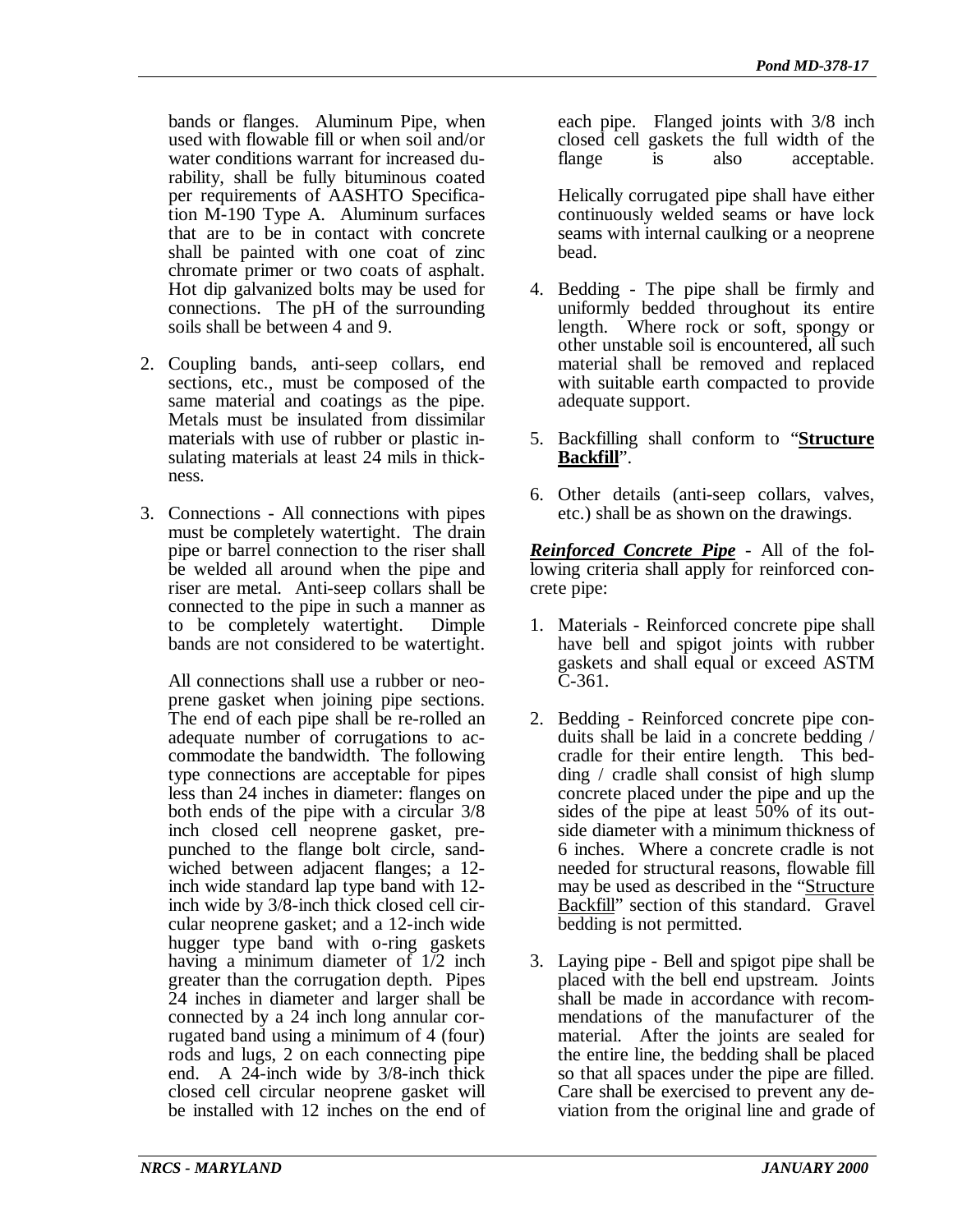the pipe. The first joint must be located within 4 feet from the riser.

- 4. Backfilling shall conform to "**Structure Backfill**".
- 5. Other details (anti-seep collars, valves, etc.) shall be as shown on the drawings.

*Plastic Pipe* - The following criteria shall apply for plastic pipe:

- 1. Materials PVC pipe shall be PVC-1120 or PVC-1220 conforming to ASTM D-1785 or ASTM D-2241. Corrugated High Density Polyethylene (HDPE) pipe, couplings and fittings shall conform to the following:  $4'' - 10''$  inch pipe shall meet the requirements of AASHTO M252 Type S, and 12" through 24" inch shall meet the requirements of AASHTO M294 Type S.
- 2. Joints and connections to anti-seep collars shall be completely watertight.
- 3. Bedding -The pipe shall be firmly and uniformly bedded throughout its entire length. Where rock or soft, spongy or other unstable soil is encountered, all such material shall be removed and replaced with suitable earth compacted to provide adequate support.
- 4. Backfilling shall conform to "**Structure Backfill**".
- 5. Other details (anti-seep collars, valves, etc.) shall be as shown on the drawings.

*Drainage Diaphragms* - When a drainage diaphragm is used, a registered professional engineer will supervise the design and construction inspection.

### **Concrete**

Concrete shall meet the requirements of Maryland Department of Transportation, State Highway Administration Standard Specifications for Construction and Materials, Section 414, Mix No. 3.

### **Rock Riprap**

Rock riprap shall meet the requirements of Maryland Department of Transportation, State Highway Administration Standard Specifications for Construction and Materials, Section 311.

Geotextile shall be placed under all riprap and shall meet the requirements of Maryland Department of Transportation, State Highway Administration Standard Specifications for Construction and Materials, Section 921.09, Class C.

### **Care of Water during Construction**

All work on permanent structures shall be carried out in areas free from water. The Contractor shall construct and maintain all temporary dikes, levees, cofferdams, drainage channels, and stream diversions necessary to protect the areas to be occupied by the permanent works. The contractor shall also furnish, install, operate, and maintain all necessary pumping and other equipment required for removal of water from various parts of the work and for maintaining the excavations, foundation, and other parts of the work free from water as required or directed by the engineer for constructing each part of the work. After having served their purpose, all temporary protective works shall be removed or leveled and graded to the extent required to prevent obstruction in any degree whatsoever of the flow of water to the spillway or outlet works and so as not to interfere in any way with the operation or maintenance of the structure. Stream diversions shall be maintained until the full flow can be passed through the permanent works. The removal of water from the required excavation and the foundation shall be accomplished in a manner and to the extent that will maintain stability of the excavated slopes and bottom required excavations and will allow satisfactory performance of all construction operations. During the placing and compacting of material in required excavations, the water level at the locations being refilled shall be maintained below the bottom of the excavation at such locations which may require draining the water sumps from which the water shall be pumped.

### **Stabilization**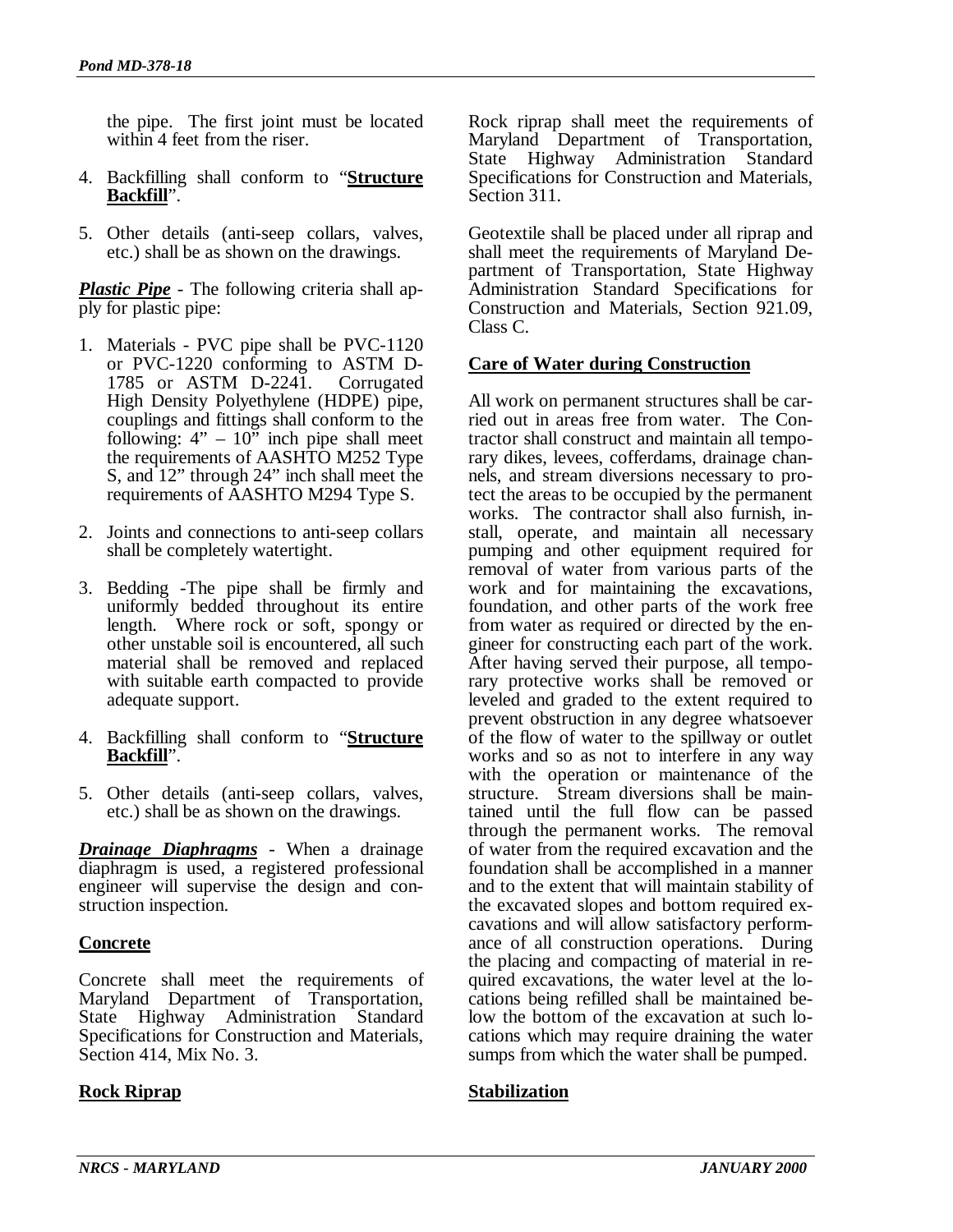All borrow areas shall be graded to provide proper drainage and left in a sightly condition. All exposed surfaces of the embankment, spillway, spoil and borrow areas, and berms shall be stabilized by seeding, liming, fertilizing and mulching in accordance with the Natural Resources Conservation Service Standards and Specifications for Critical Area Planting (MD-342) or as shown on the accompanying drawings.

## **Erosion and Sediment Control**

Construction operations will be carried out in such a manner that erosion will be controlled and water and air pollution minimized. State and local laws concerning pollution abatement will be followed. Construction plans shall detail erosion and sediment control measures.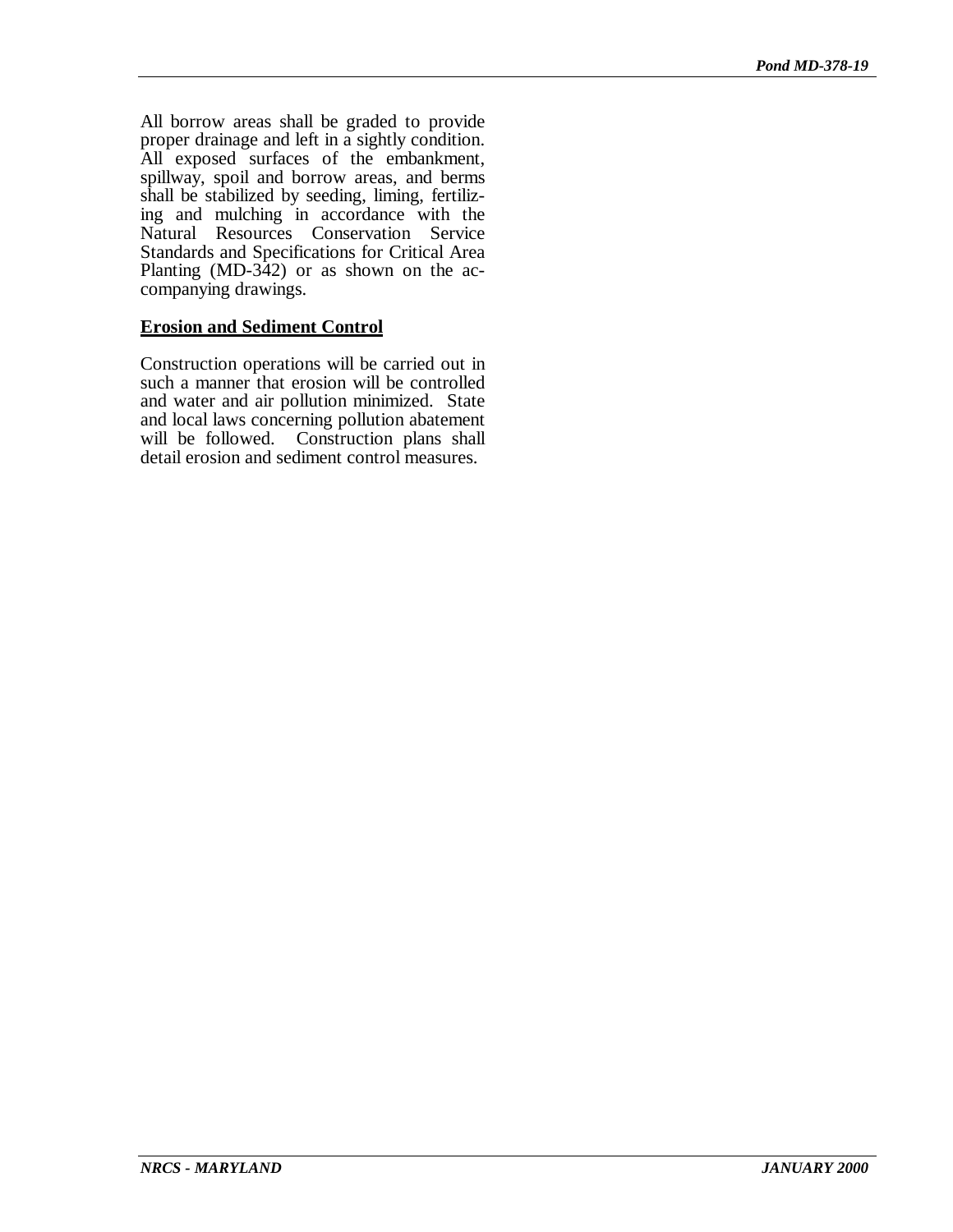### **OPERATION AND MAINTENANCE**

An operation and maintenance plan in accordance with Local or State Regulations will be prepared for all ponds. As a minimum, the dam inspection checklist located in Appendix A shall be included as part of the operation and maintenance plan and performed at least annually. Written records of maintenance and major repairs needs to be retained in a file. The issuance of a Maintenance and Repair Permit for any repairs or maintenance that involves the modification of the dam or spillway from its original design and specifications is required. A permit is also required for any repairs or reconstruction that involve a substantial portion of the structure. All indicated repairs are to be made as soon as practical.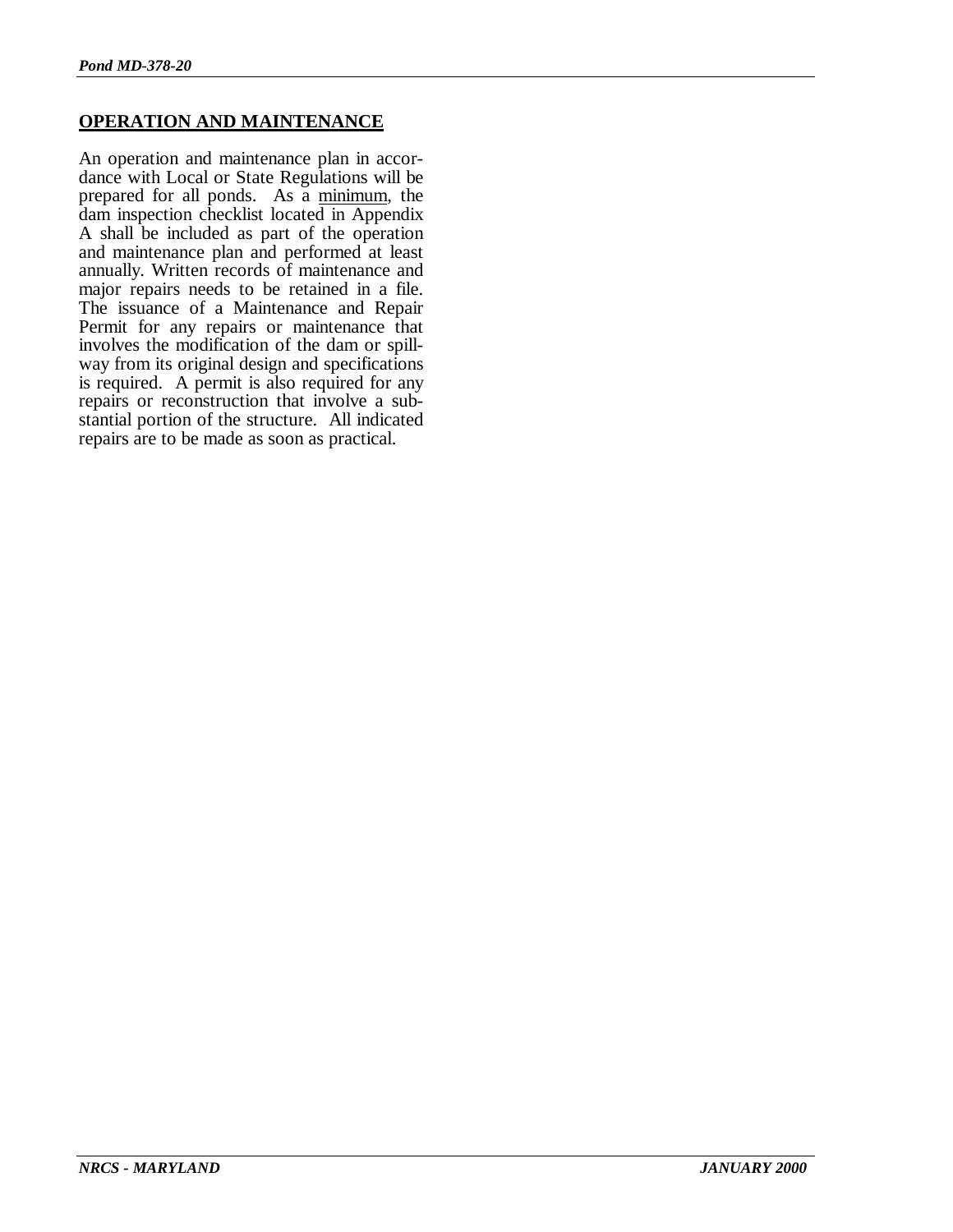### **SUPPORTING DATA AND DOCUMENTATION**

### **Field Data and Survey Notes**

The following is a list of the minimum data needed:

- 1. Profile along centerline of structure.
- 2. Profile along centerline of principal spillway.
- 3. Profile along centerline of emergency spillway.
- 4. Survey of storage area to develop topography and storage volumes.
- 5. Soil investigation logs and notes.

## **Design Data**

Record on appropriate engineering paper. The following is a list of the minimum required design data:

- 1. Determine pond class and list appropriate spillway design criteria, including map.
- 2. Determine peak runoff from the contributing area for the design storms selected, including topo map.
- 3. Develop a stage-storage/discharge curve for the site.
- 4. Determine the pipe spillway by storm routing using the procedure in the SWM Pond Design Manual; Chapter 11, EFH; Chapter 6, TR-55; or TR-20.
- 5. Design emergency spillway using EFH 11- 61.
- 6. Drawings should show the following as a minimum: profile along centerline of dam; profile along centerline of emergency spillway; cross section through dam at principal spillway; cross section through emergency spillway; plan view; and construction details & notes and soil logs.
- 7. Compute earth fill (if needed).
- 8. Special design feature details; watering, fire hydrants, fish management, irrigation, outfall stabilization, etc.; structural details with design loadings, if applicable, should be shown on the drawings.
- 9. Complete data required on MD-ENG-14.
- 10. Record seeding plan on drawings or MD-CONS-10.
- 11. A written Operation and Maintenance Plan.

### **Construction Check Data/As-built**

Record on survey note paper, SCS-ENG-28. Survey data for ponds will be plotted in red. All construction inspection visits shall be recorded on the CPA-6 or appropriate documentation paper. The documentation shall include the date, who performed the inspection, specifics as to what was inspected, all alternatives discussed, and decisions made and by whom. The following is a list of the minimum data needed for As-Builts:

- 1. A profile of the top of the dam.
- 2. A cross-section of the emergency spillway at the control section.
- 3. A profile along the centerline of the emergency spillway.
- 4. A profile along the centerline of the principal spillway extending at least 100 feet downstream of the fill.
- 5. The elevation of the principal spillway crest.
- 6. The elevation of the principal spillway conduit invert (inlet and outlet).
- 7. The diameter, length, thickness and type of material for the riser.
- 8. The diameter, length, and type of material for the conduit.
- 9. The size and type of anti-vortex and trash rack device and its elevations in relation to the principal spillway crest.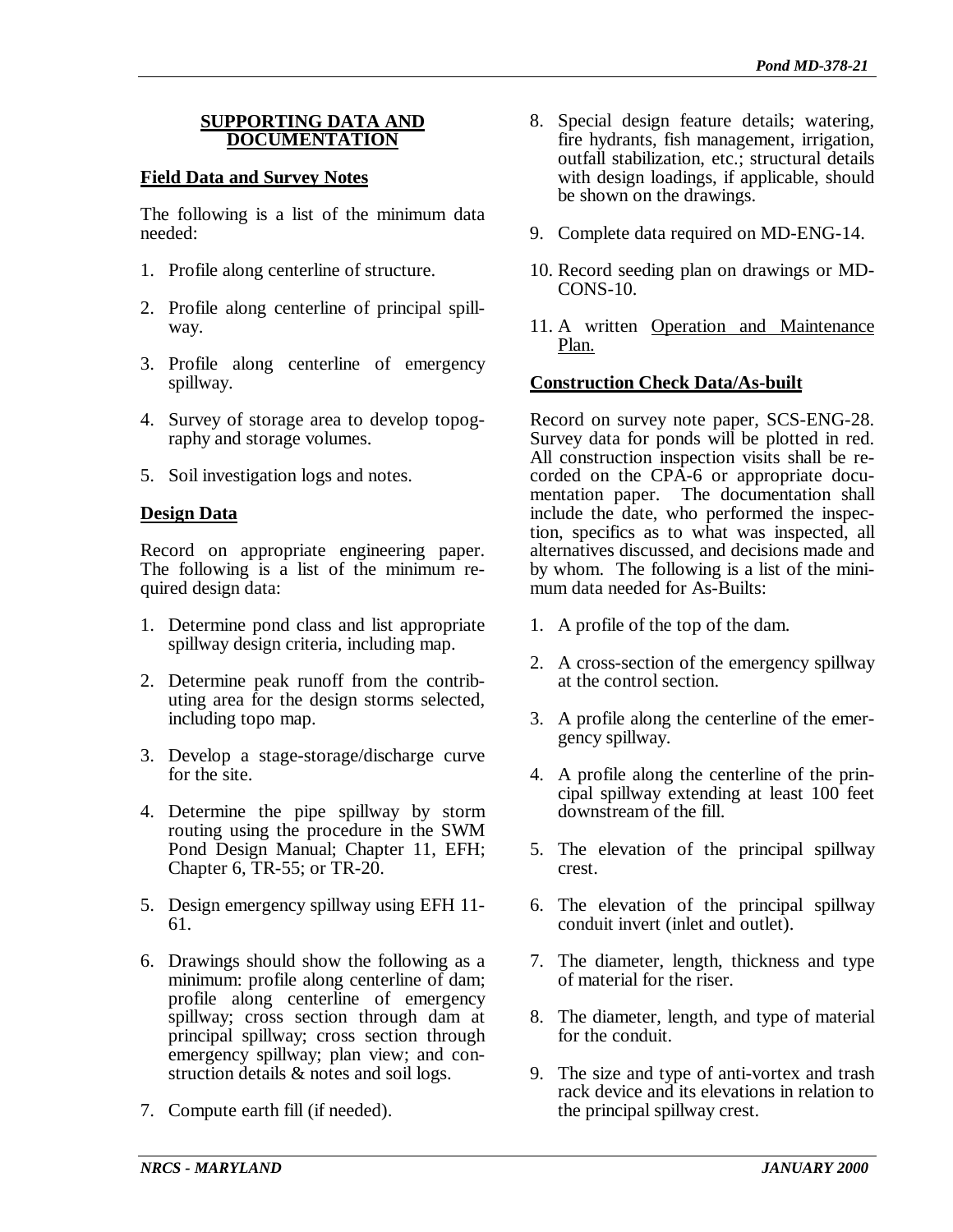- 10. The number, size and location of the antiseep collars.
- 11. The diameter and size of any low stage orifices or drain pipes.
- 12. Show the length, width, and depth of contours of the pool area so that design volume can be verified.
- 13. Notes and measurements to show that any special design features were met.
- 14. Statement on seeding and fencing.
- 15. Notes on site clean up and disposal.
- 16. Sign and date check notes to include statement that practice meets or exceeds plans and specifications.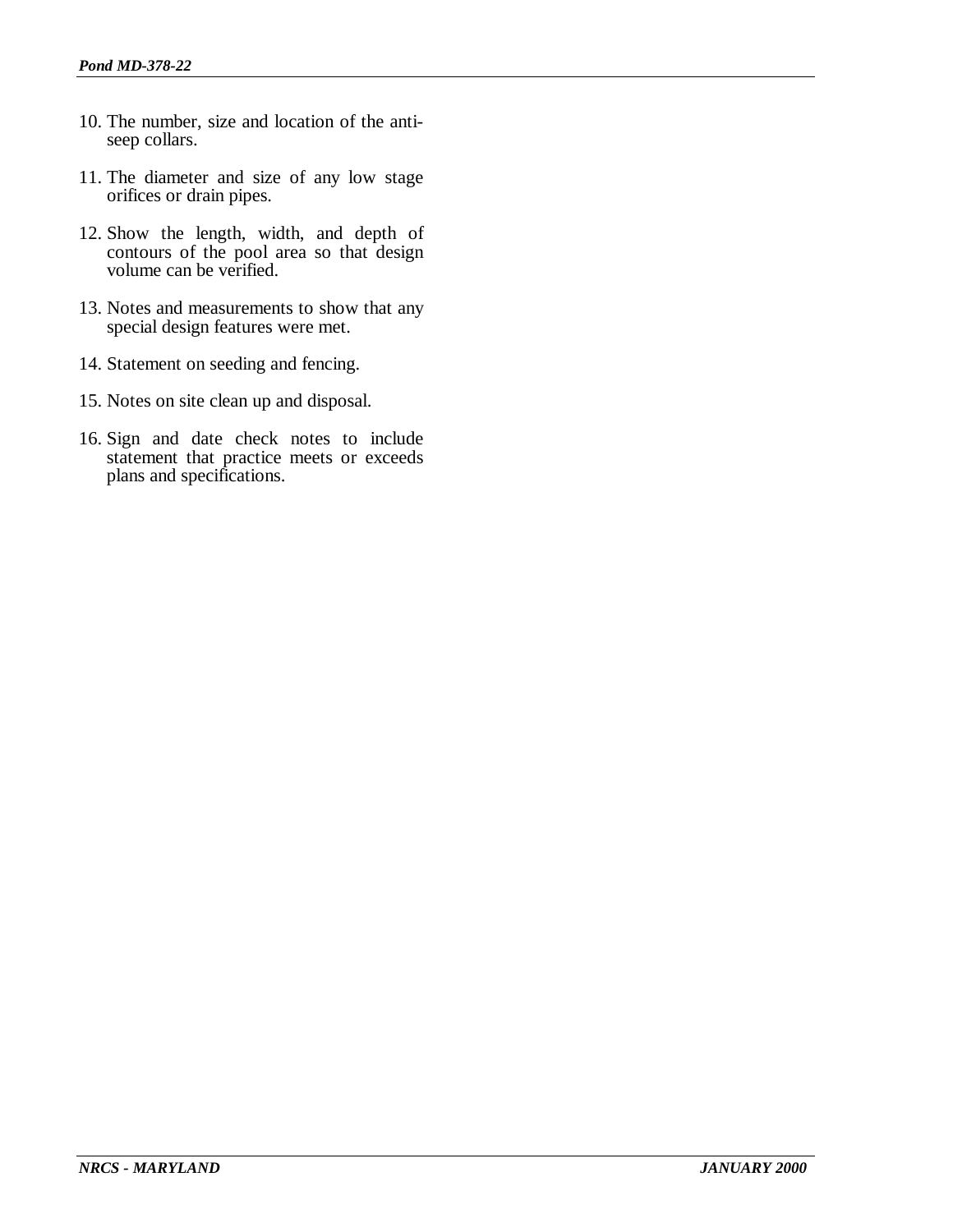#### **REFERENCES**

- 1. *AWWA Standards*, American Water Works Association, Denver, Colorado.
- 2. *ASTM Standards*, American Society for Testing and Materials, Philadelphia, Pennsylvania.
- 3. *Engineering Field Handbook, Part 650*, USDA, Soil Conservation Service.
- 4. *Handbook of PVC Pipe Design and Construction*, First Edition, Uni-Bell Plastic Pipe Association, Dallas, Texas, 1980.
- 5. *Handbook of Steel Drainage and Highway Construction Products*, Third Edition, American Iron and Steel Institute, Washington, D.C., 1983.
- 6. *Maryland Dam Safety Manual*, Maryland Department of Natural Resources, Water Resources Administration, Annapolis, Maryland, June 1993.
- 7. *Maryland Technical Guide, Section IV, Standards and Specifications,* USDA, Natural Resources Conservation Service.
- 8. *National Engineering Handbook, Section 4, Hydrology*, USDA, Natural Conservation March 1985.
- 9. *National Engineering Handbook, Section 5, Hydraulics*, USDA, Natural Resources Conservation Service, August 1956.
- 10. *National Engineering Handbook, Section 11, Drop Spillways*, USDA, Conservation Service, April 1968.
- 11. *National Engineering Handbook, Section 14, Chute Spillways*, USDA,

Natural Resources Conservation Service, October 1977.

- 12. *National Handbook of Conservation Practices*, USDA, Natural Resources Conservation Service.
- 13. *Standard Specifications for Materials and Methods of Sampling and Testing*, Nineteenth Edition, American Association of State Highway and Transportation Officials, Washington D.C., 1998.
- 14. *Standard Specifications for Construction and Materials*, Maryland Department of Transportation, State Highway Administration, Baltimore, Maryland, October 1993.
- 15. Technical Release No. 20, *Computer Programs for Project Formulation Hydrology*, USDA, Natural Resources Conservation Service, 1992.
- 16. Technical Release No. 55, *Urban Hydrology for Small Watersheds*, USDA, Conservation Service, 1986.
- 17. Technical Release No. 56, *A Guide for Design and Layout of Vegetative Wave Protection for Earth Dam Embankments*, USDA, Natural Resources Conservation Service, 1974.
- 18. Technical Release No. 60, *Earth Dams and Reservoirs*, USDA, Natural Conservation Service 1985.
- 19. Technical Release 69, *Riprap for Slope Protection Against Wave Action*, USDA, Natural Resources Conservation Service, 1983.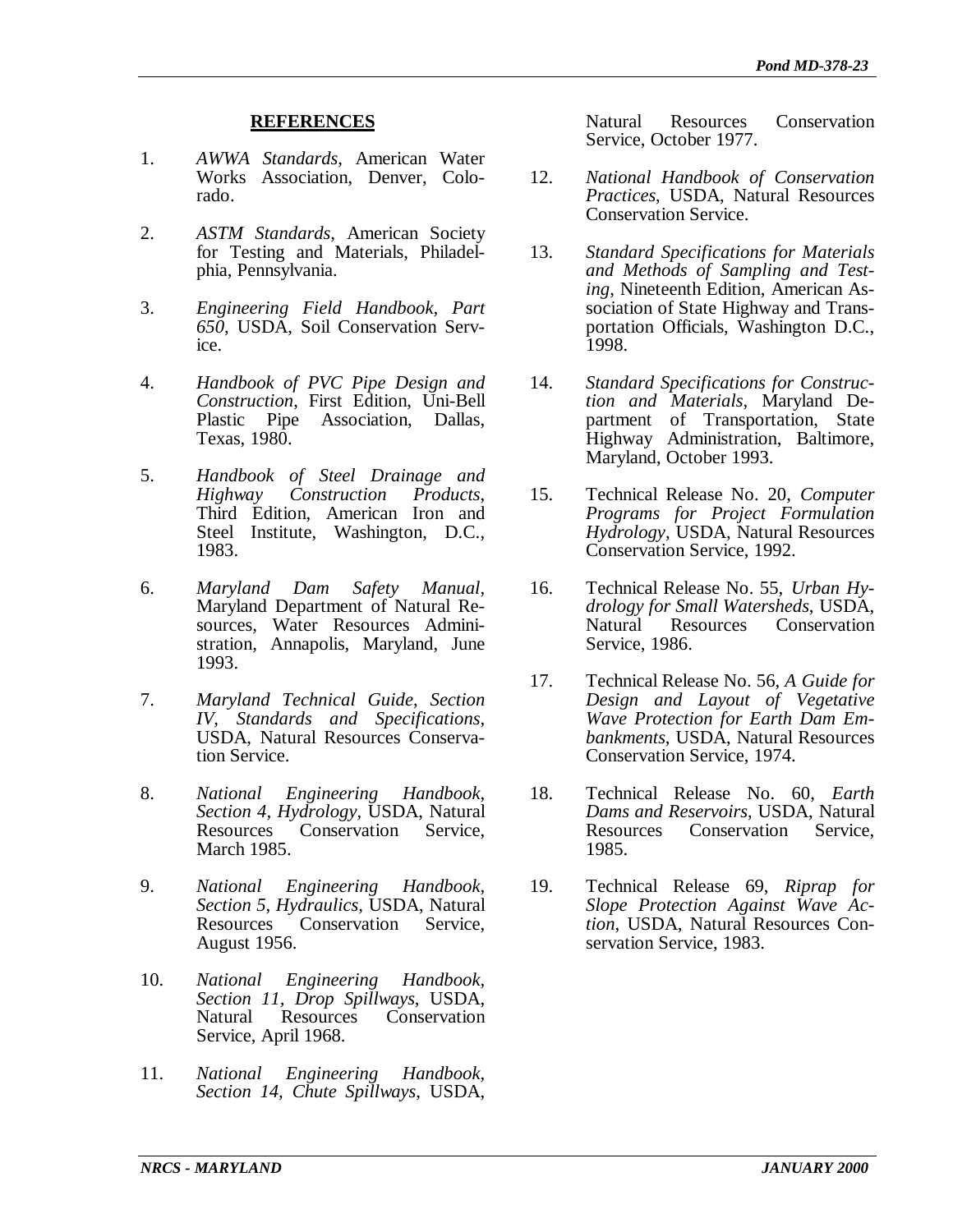- 20. Technical Release No. 77, *Design and Installation of Flexible Conduits*, USDA, Natural Resources Conservation Service, 1990.
- 21. *National Engineering Handbook, Part 633, Chapter 26, Gradation Design of Sand and Gravel Filters*, USDA, Natural Resources Conservation Service, October 1994.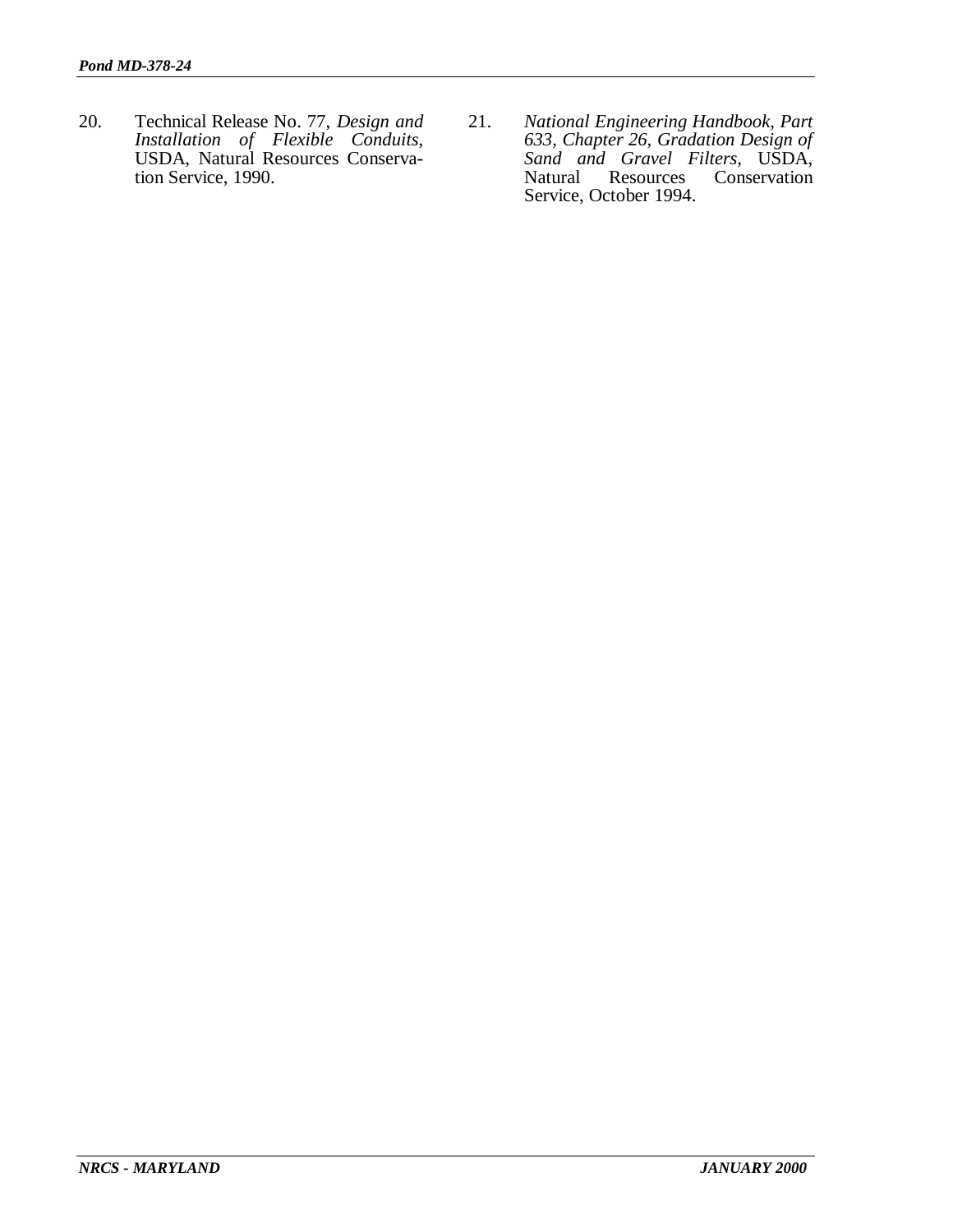### **APPENDIX A**

### **DAM INSPECTION CHECKLIST**

To help the dam owner perform periodic safety inspections of the structure, a checklist is provided. Each item of the checklist should be completed. Repair is required when obvious problems are observed. Monitoring is recommended if there is potential for a problem to occur in the future. Investigation is necessary if the reason for the observed problem is not obvious.

A brief description should be made of any noted irregularities, needed maintenance, or problems. Abbreviations and short descriptions are recommended. Space at the bottom of the form should be used for any items not listed.

| <b>DAM</b><br><b>OWNER</b><br><b>INSPECTED BY</b> | <b>DATE</b><br>WEATHER<br>POOL LEVEL            | Y<br>/<br>N | M<br>0<br>$\frac{N}{I}$ | REPA<br>$\mathbf{I}$ | N<br>٧<br>É<br>S<br>Т<br>Ť<br>Ġ<br>$\begin{array}{c}\nA \\ T \\ E\n\end{array}$ |
|---------------------------------------------------|-------------------------------------------------|-------------|-------------------------|----------------------|---------------------------------------------------------------------------------|
| Item                                              | Comments                                        |             | R                       | Ř                    |                                                                                 |
| 1. CREST                                          |                                                 |             |                         |                      |                                                                                 |
| a. Visual settlement?                             |                                                 |             |                         |                      |                                                                                 |
| b. Misalignment?                                  |                                                 |             |                         |                      |                                                                                 |
| c. Cracking?                                      |                                                 |             |                         |                      |                                                                                 |
| 2. UPSTREAM SLOPE                                 |                                                 |             |                         |                      |                                                                                 |
| a. Erosion?                                       |                                                 |             |                         |                      |                                                                                 |
| b. Ground cover in good condition?                |                                                 |             |                         |                      |                                                                                 |
| Trees, shrubs, or other woody vegetation?<br>c.   |                                                 |             |                         |                      |                                                                                 |
| d. Longitudinal/Vertical cracks?                  |                                                 |             |                         |                      |                                                                                 |
| e. Adequate riprap protection?                    |                                                 |             |                         |                      |                                                                                 |
| Stone deterioration?<br>f.                        |                                                 |             |                         |                      |                                                                                 |
| Settlements, depressions, or bulges?<br>g.        |                                                 |             |                         |                      |                                                                                 |
| 3. DOWNSTREAM SLOPE                               |                                                 |             |                         |                      |                                                                                 |
| a. Erosion?                                       |                                                 |             |                         |                      |                                                                                 |
| b. Ground cover in good condition?                |                                                 |             |                         |                      |                                                                                 |
| Trees, shrubs, or other woody vegetation?<br>c.   |                                                 |             |                         |                      |                                                                                 |
| Longitudinal/Vertical cracks?<br>d.               |                                                 |             |                         |                      |                                                                                 |
| Riprap protection adequate?<br>е.                 |                                                 |             |                         |                      |                                                                                 |
| f.<br>Settlements, depressions, or bulges?        |                                                 |             |                         |                      |                                                                                 |
| Soft spots or boggy areas?<br>g.                  |                                                 |             |                         |                      |                                                                                 |
| h. Movement at or beyond toe?                     |                                                 |             |                         |                      |                                                                                 |
| i. Boils at toe?                                  |                                                 |             |                         |                      |                                                                                 |
| 4. DRAINAGE-SEEPAGE CONTROL                       |                                                 |             |                         |                      |                                                                                 |
| Internal drains flowing?<br>а.                    | Est. Left ________ gpm Est. Right ______<br>gpm |             |                         |                      |                                                                                 |
| b. Seepage at toe?                                | Estimated<br>gpm                                |             |                         |                      |                                                                                 |
| Does seepage contain fines?<br>c.                 |                                                 |             |                         |                      |                                                                                 |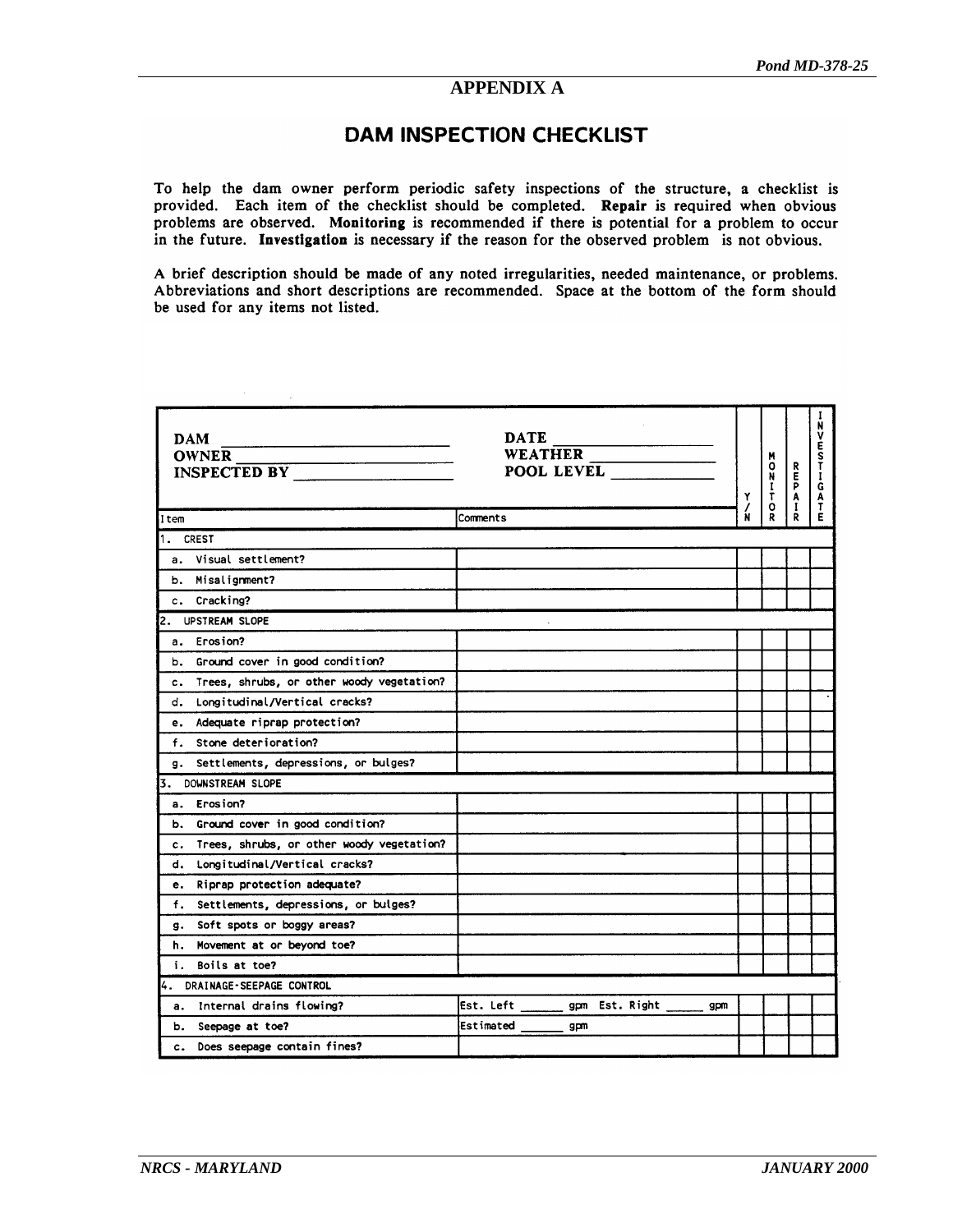| <b>INSPECTION CHECKLIST - PAGE 2</b>        |                                     |   |                                                           |        | N<br>ν                          |
|---------------------------------------------|-------------------------------------|---|-----------------------------------------------------------|--------|---------------------------------|
| INSPECTED BY                                | DATE <b>DATE</b>                    | Y | M<br>$\begin{array}{c}\n0 \\ 0 \\ \hline\n0\n\end{array}$ | REPAIR | E<br>S<br>T<br>G<br>A<br>T<br>E |
| Item                                        | <b>Comments</b>                     |   |                                                           |        |                                 |
| ABUTMENT CONTACTS<br>5.                     |                                     |   |                                                           |        |                                 |
| a. Erosion?                                 |                                     |   |                                                           |        |                                 |
| b. Differential movement?                   |                                     |   |                                                           |        |                                 |
| c. Cracks?                                  |                                     |   |                                                           |        |                                 |
| d. Seepage?                                 | Estimated<br>gpm                    |   |                                                           |        |                                 |
| e. Adequate erosion protection for ditches? |                                     |   |                                                           |        |                                 |
| INLET STRUCTURE<br>6.                       | Concrete or Metal Pipe (circle one) |   |                                                           |        |                                 |
| Seepage into structure?<br>а.               |                                     |   |                                                           |        |                                 |
| Debris or obstructions?<br>ь.               |                                     |   |                                                           |        |                                 |
| c. If concrete, do surfaces show:           |                                     |   |                                                           |        |                                 |
| 1. Spalling?                                |                                     |   |                                                           |        |                                 |
| 2. Cracking?                                |                                     |   |                                                           |        |                                 |
| 3. Erosion?                                 |                                     |   |                                                           |        |                                 |
| 4. Scaling?                                 |                                     |   |                                                           |        |                                 |
| 5. Exposed reinforcement?                   |                                     |   |                                                           |        |                                 |
| 6. Other?                                   |                                     |   |                                                           |        |                                 |
| If metal, do surfaces show:<br>d.           |                                     |   |                                                           |        |                                 |
| 1. Corrosion?                               |                                     |   |                                                           |        |                                 |
| 2. Protective Coating deficient?            |                                     |   |                                                           |        |                                 |
| 3. Misalignment or split seams?             |                                     |   |                                                           |        |                                 |
| Do the joints show:<br>e.                   |                                     |   |                                                           |        |                                 |
| 1. Displacement or offset?                  |                                     |   |                                                           |        |                                 |
| 2. Loss of joint material?                  |                                     |   |                                                           |        |                                 |
| 3. Leakage?                                 |                                     |   |                                                           |        |                                 |
| f. Are the trash racks:                     |                                     |   |                                                           |        |                                 |
| 1. Broken or bent?                          |                                     |   |                                                           |        |                                 |
| 2. Corroded or rusted?                      |                                     |   |                                                           |        |                                 |
| 3. Obstructed?                              |                                     |   |                                                           |        |                                 |
| 4. Operational?                             |                                     |   |                                                           |        |                                 |
| Sluice/Drain gates:<br>g.                   |                                     |   |                                                           |        |                                 |
| 1. Broken or bent?                          |                                     |   |                                                           |        |                                 |
| 2. Corroded or rusted?                      |                                     |   |                                                           |        |                                 |
| 3. Leaking?                                 |                                     |   |                                                           |        |                                 |
| 4. Not seated correctly?                    |                                     |   |                                                           |        |                                 |
| 4. Periodically maintained?                 |                                     |   |                                                           |        |                                 |
| 5. Operational?                             |                                     |   |                                                           |        |                                 |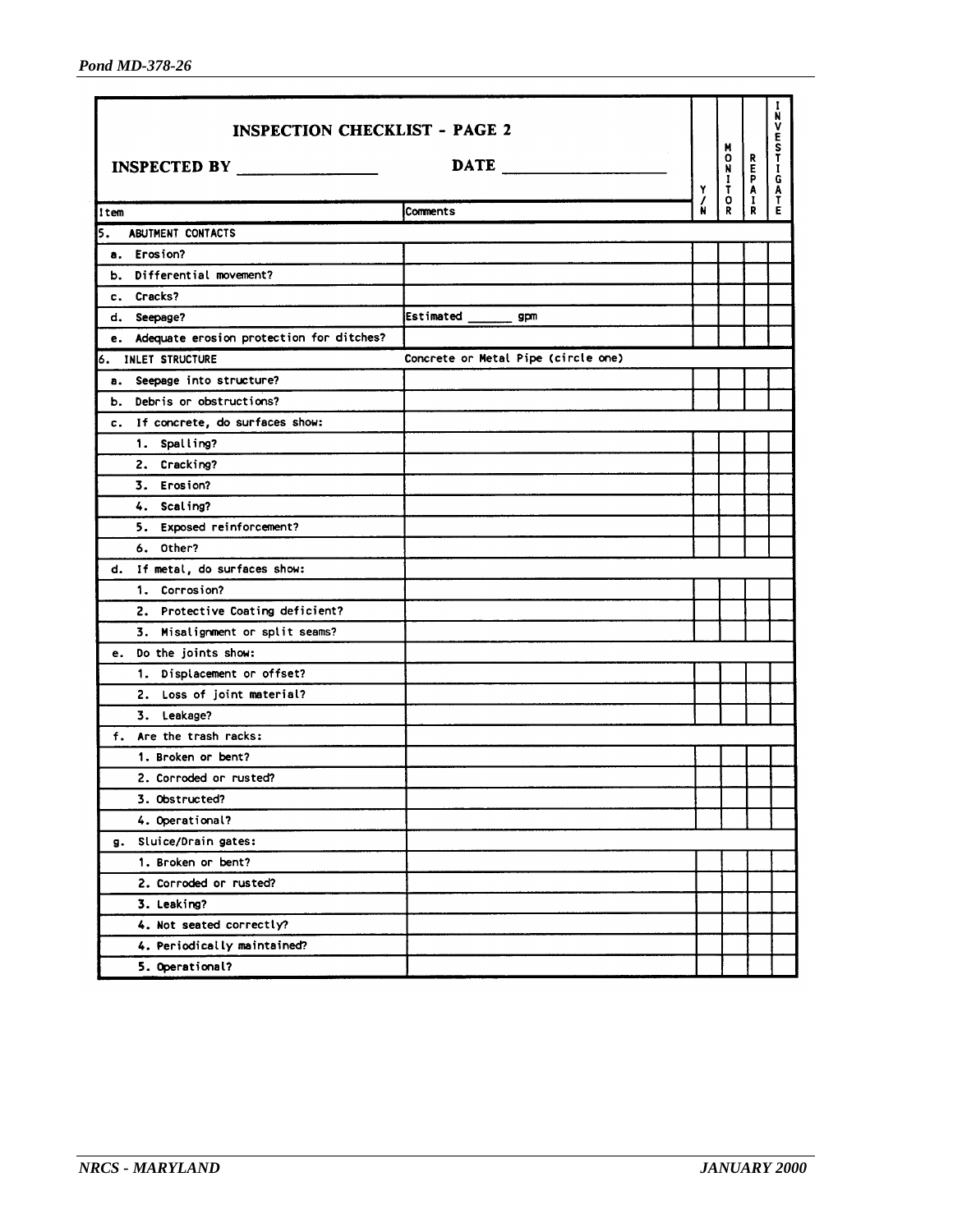| <b>INSPECTION CHECKLIST - PAGE 3</b>                                 |          | Y      | 0<br>2<br>0<br>7<br>0<br>2 |       | N<br>۷   |
|----------------------------------------------------------------------|----------|--------|----------------------------|-------|----------|
| $\overline{\text{DATE}}$                                             |          |        |                            | REPAI | ESTIGATE |
| Item                                                                 | Comments | /<br>N |                            | R     |          |
| Concrete or Metal Pipe (circle one)<br>7.<br>PRINCIPAL SPILLWAY PIPE |          |        |                            |       |          |
| Seepage into conduit?<br>а.                                          |          |        |                            |       |          |
| Debris present?<br>ь.                                                |          |        |                            |       |          |
| Do concrete surfaces show:<br>$c_{\rm{max}}$                         |          |        |                            |       |          |
| 1. Spalling?                                                         |          |        |                            |       |          |
| 2. Cracking?                                                         |          |        |                            |       |          |
| 3. Erosion?                                                          |          |        |                            |       |          |
| 4. Scaling?                                                          |          |        |                            |       |          |
| 5. Exposed reinforcement?                                            |          |        |                            |       |          |
| 6. Other?                                                            |          |        |                            |       |          |
| Do the joints show:<br>d.                                            |          |        |                            |       |          |
| 1. Displacement or offset?                                           |          |        |                            |       |          |
| 2. Loss of joint material?                                           |          |        |                            |       |          |
| 3. Leakage?                                                          |          |        |                            |       |          |
| 8.<br>Riprap or Concrete (circle one)<br>STILLING BASIN/POOL         |          |        |                            |       |          |
| If concrete, condition of surfaces?<br>а.                            |          |        |                            |       |          |
| Deterioration or displacement of joints?<br>b.                       |          |        |                            |       |          |
| Outlet channel obstructed?<br>c.                                     |          |        |                            |       |          |
| Is released water:<br>d.                                             |          |        |                            |       |          |
| 1. Undercutting the outlet?                                          |          |        |                            |       |          |
| 2. Eroding the embankment?                                           |          |        |                            |       |          |
| 3. Displacing riprap?                                                |          |        |                            |       |          |
| 4. Scouring the plunge pool?                                         |          |        |                            |       |          |
| Tailwater elevation and flow condition:<br>е.                        |          |        |                            |       |          |
| 9.<br>EMERGENCY SPILLWAY                                             |          |        |                            |       |          |
| Is the channel:<br>а.                                                |          |        |                            |       |          |
| 1. Eroding or backcutting?                                           |          |        |                            |       |          |
| 2. Obstructed?                                                       |          |        |                            |       |          |
| Trees or shrubs in the channel?<br>ь.                                |          |        |                            |       |          |
| Seepage present?<br>c.                                               |          |        |                            |       |          |
| Soft spots or boggy areas?<br>d.                                     |          |        |                            |       |          |
| Channel slopes eroding or sloughing?<br>e.                           |          |        |                            |       |          |
| 10.<br><b>RESERVOIR</b>                                              |          |        |                            |       |          |
| High water marks?<br>а.                                              |          |        |                            |       |          |
| Erosion/Slides into pool area?<br>b.                                 |          |        |                            |       |          |
| Sediment accumulation?<br>c.                                         |          |        |                            |       |          |
| Floating debris present?<br>d.                                       |          |        |                            |       |          |
| Adequate riprap protection for ditches?<br>e.                        |          |        |                            |       |          |